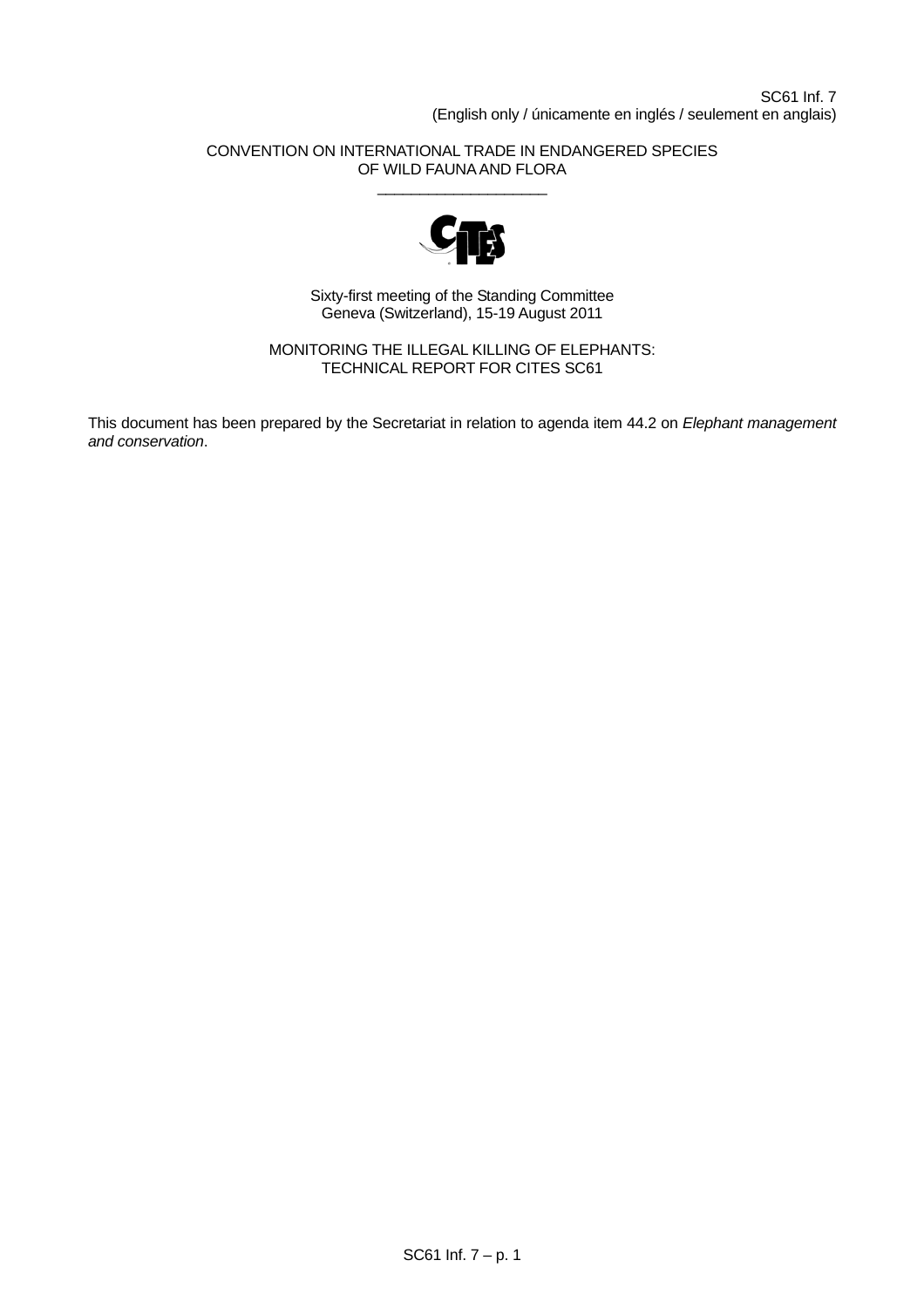# MONITORING THE ILLEGAL KILLING OF ELEPHANTS: TECHNICAL REPORT FOR CITES SC61

J. Julian Blanc<sup>[1](#page-1-0)</sup> and Kenneth P. Burnham<sup>[2](#page-1-1)</sup>

# **Introduction**

The MIKE programme was established in 1999 by Resolution 10.10 of the Conference of the Parties (COP) to the Convention on International Trade in Endangered Species of Wild Fauna and Flora (CITES). MIKE aims to institute a standardized monitoring system in a representative sample of sites spread across the range of African and Asian elephants. The primary objective of this monitoring system is to measure trends in the levels of illegal killing of elephants to inform decision-making.

An analysis of MIKE data was presented to the 15<sup>th</sup> Meeting of the Conference of the Parties to CITES, held in Doha, Qatar in March 2010. At that meeting, the Parties to CITES instructed the MIKE programme to produce updated analyses for the 61<sup>st</sup> and 62<sup>nd</sup> Meetings of the CITES Standing Committee [Decision 14.78 (Rev. CoP15)]. An updated analysis, including poaching data up to the end of 2010, was conducted in May 2011, and a summary of its results is presented in SC61 Doc 44.2 A1. This document presents the results of that analysis in more technical detail.

# **Background**

The MIKE programme was designed to obtain data primarily from law enforcement patrols routinely conducted by local rangers at designated MIKE sites. When an elephant carcass is found, observers (usually rangers) at MIKE sites attempt to judge whether the elephant was illegally killed by looking for signs such as bullet holes in the carcass, spent cartridges and other evidence. They are also expected to report on the status of the ivory (whether present, removed or naturally absent), to assess the age of the carcass using standard criteria, and to make judgments on the sex and age of the animal. This information, along with the location of the carcass (based on a Global Positioning System (GPS) reading) and the date and time in which it was found, should entered in standardized MIKE carcass forms.

It is also expected of rangers to collect data on their patrol movements with the aid of GPS receivers, and to enter that information into standardized forms, so that measures of patrolling effort (such as distance, time patrolled, coverage, etc) can be derived.

It was the expectation that sites would regularly submit these data on elephant mortality and law enforcement effort, so that models of elephant poaching based on catch per unit effort could be constructed. Due to a number of operational difficulties, it has not been possible to date to obtain law enforcement effort data from the vast majority of MIKE sites in the nearly 10 years since the MIKE programme has been in place.

Even data on elephant mortality is sparse in many sites, as carcass forms are frequently not fully or correctly completed. For instance, only a quarter of the carcasses reported in Africa between 2002 and 2010 have any information on the sex of the animal. Nearly half of the entries have no information on carcass age, and more than a third of them lack information on ivory status. The legality of death (i.e. natural versus illegal) is the only variable that has been more consistently reported across sites and years, although there are data gaps there too, with an important number of carcasses in which the cause of death was categorized as "unknown" (see more on this issue below).

In view of the above difficulties, the MIKE programme has been employing in its analyses the proportion of illegally killed elephants (PIKE) as a relative indicator of poaching levels. PIKE is the number of illegally killed elephants found divided by the total number of elephant carcasses encountered by patrols or other means, aggregated by year for each site. PIKE is modeled as the probability that an elephant was illegally killed (given that its death occurred and was reported) using generalized linear models with a binomial distribution and a logit link function. This method, which is also known as binomial logistic regression, permits the inclusion of continuous, ordinal and categorical explanatory variables (covariates). Such models automatically

l

<span id="page-1-0"></span>*<sup>1</sup> MIKE Central Coordination Unit, CITES Secretariat.* 

<span id="page-1-1"></span>*<sup>2</sup> Colorado State University, Fort Collins, Colorado.*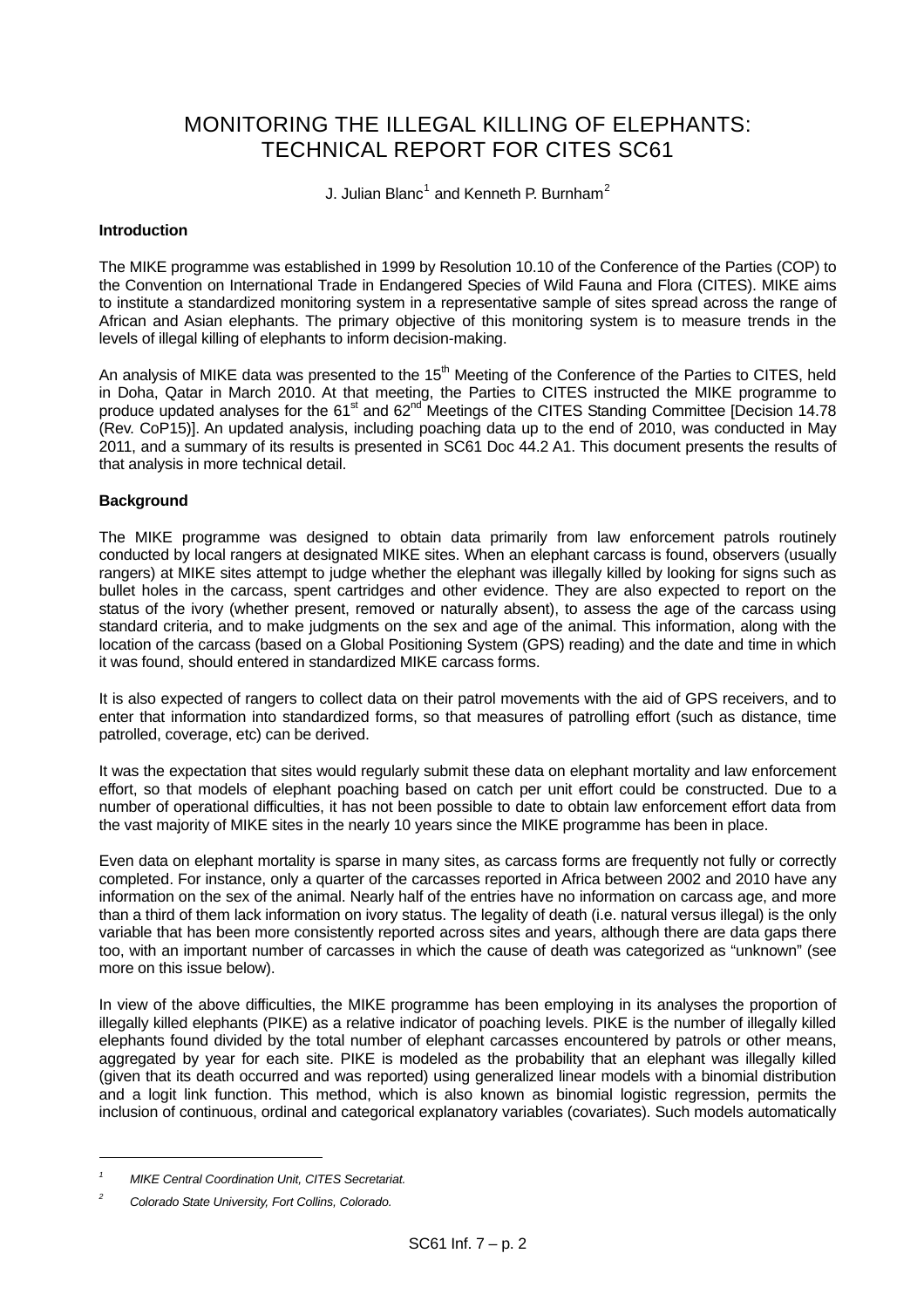weight by sample size (i.e. the denominator in the PIKE ratio), thus ensuring that sites that report little data have a proportionately small influence on the overall analysis.

# **Data**

The basic data for analysis consist of total numbers of carcasses and numbers of illegally killed elephants encountered at MIKE sites, aggregated by site and year, as submitted by elephant range States. These data are presented in Table A1 in the Annex to this document. Data prior to 2002 were excluded from the analysis, as the MIKE programme was only operational in a small number of sites at the time. Sites with no elephants and site-year combinations in which no carcasses were reported were also removed, as it is not possible to compute PIKE when no carcasses have been reported. Some site-year combinations are missing from the data due to non-reporting by the range States. Sites with only one year of data were also removed, as they cannot contribute trend information. Finally, data for the Yankari MIKE site in 2008 and 2009 were also removed due to discrepancies in the reports submitted by Nigeria, which could not be resolved.

The final dataset used for analysis consists of 7,378 carcasses of elephants that died between 2002 and 2010 in 46 sites in 25 countries in Africa and 11 sites in 4 countries in Asia, representing a total of 348 site-years. Data availability by sub-region site and year is represented graphically in [Figure 1](#page-3-0). The figure shows that data are considerably imbalanced, with many gaps across several years, particularly in West African and Asian sites. The potential effects of data imbalance are evaluated in the Exploratory analysis section below, but while some gaps are unavoidable in a programme such as MIKE, it is clear that a number of sites do not add much value to the analysis.

It is to be expected that different sites report widely different numbers of carcasses, as encountered carcass numbers are a function of factors such as elephant population size; elephant mortality rates; the detection probabilities of elephant carcasses in different habitats; levels of illegal killing; and levels of search effort. A crude estimate of the efficiency with which sites detect and report carcasses can be obtained as the ratio of natural deaths reported to the number of natural deaths expected to occur in a given year, assuming constant population sizes, constant natural mortality rates at each site and a detection probability of 1. [Figure 2](#page-4-0) shows the distribution of this proportion for the site-years in the present data set, for a hypothetical natural mortality rate of 5%. As the figure shows, under 5% of expected carcasses are detected and reported in the majority of cases. While it would not be reasonable to expect sites to find every single dying elephant, it is clear from the figure that there is ample room for improvement in search efficiency. The generally low levels of efficiency raise issues related to the adequacy of the sample being analyzed. This is further explored in the Discussion section.

## **Exploratory analysis**

[Table 1](#page-4-1) shows the average sub-regional and global raw PIKE values for every year in the analysis, as well as mean PIKE across all years. The table was constructed by adding the numbers of illegal carcasses at each level and dividing that by the appropriate sums of total carcasses.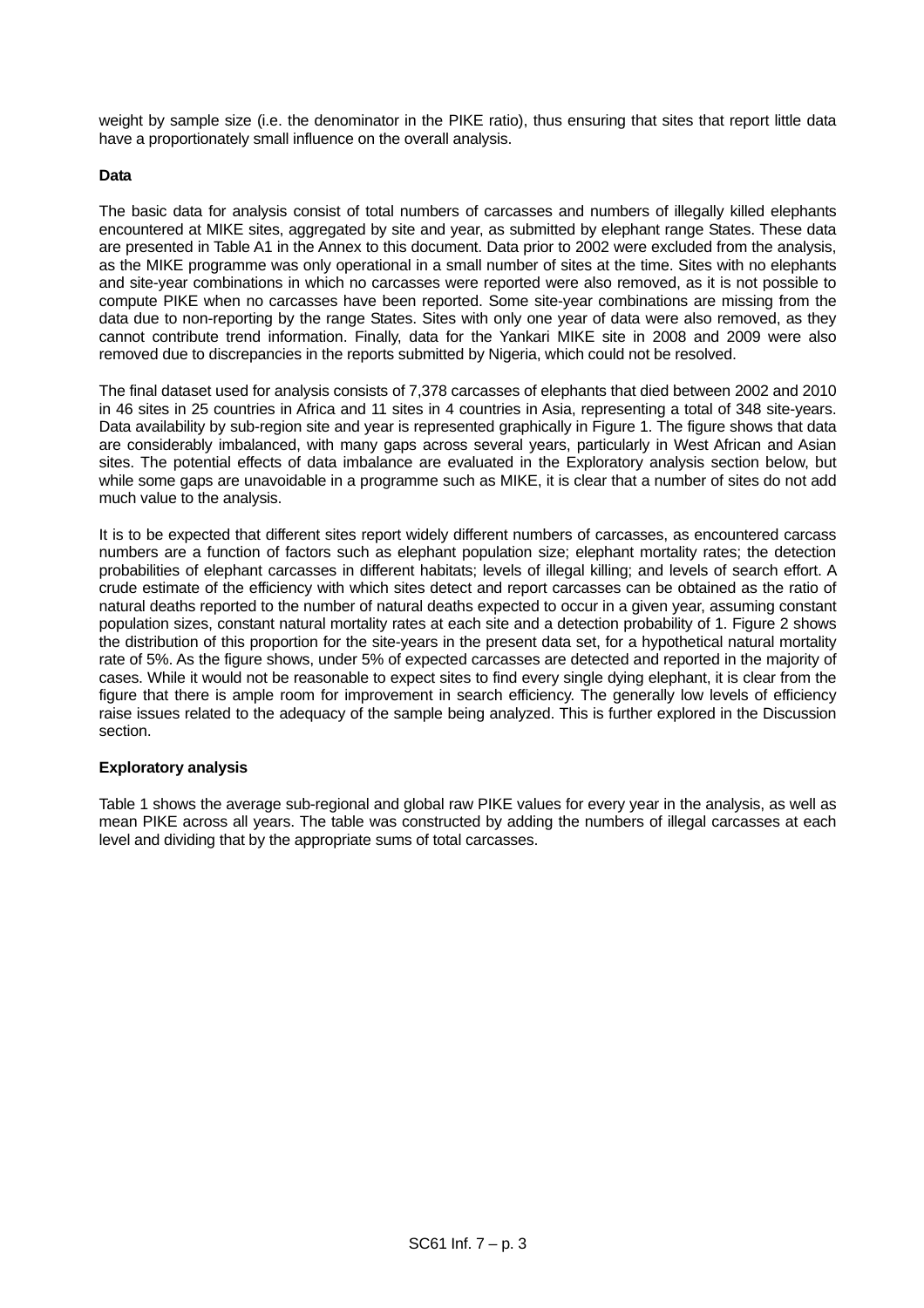| year<br>subreg: site | 2002      | 2003           | 2004      | 2005      | 2006      | 2007           | 2008      | 2009      | 2010      |          |
|----------------------|-----------|----------------|-----------|-----------|-----------|----------------|-----------|-----------|-----------|----------|
| FC: BBK              |           | $\bullet$      | $\bullet$ | $\bullet$ | $\bullet$ | $\cdot$        | $\cdot$   | $\bullet$ | $\bullet$ | 62       |
| FC: BGS              |           | $\bullet$      | $\bullet$ |           |           |                |           |           | $\bullet$ | 17       |
| FC: DZA              |           |                |           | $\bullet$ | ٠         | ٠              | ٠         | ٠         | ٠         | 55       |
| FC: GAR              |           | $\bullet$      | $\bullet$ | $\bullet$ | $\bullet$ | ٠              | $\bullet$ | $\bullet$ | $\bullet$ | 470      |
| FC: LOP              |           | $\bullet$      | $\bullet$ |           | $\cdot$   |                | $\bullet$ | $\bullet$ |           | 16       |
| FC: MKB              |           | $\bullet$      | $\bullet$ | $\bullet$ |           |                | $\bullet$ | $\bullet$ | $\bullet$ | 56       |
| FC: NDK              |           | ٠              | ٠         | ٠         | ٠         | ٠              | ٠         | ٠         | ٠         | 47       |
| FC: ODZ              |           | $\bullet$      | ٠         | ٠         | $\bullet$ | $\bullet$      | $\bullet$ | $\bullet$ |           | 204      |
| FC: OKP              |           | $\bullet$      | $\bullet$ | $\bullet$ | $\bullet$ | $\bullet$      | $\bullet$ | $\bullet$ | $\bullet$ | 104      |
| FC: SAL              |           | $\bullet$      | ٠         | $\bullet$ |           |                |           | ٠         | $\bullet$ | 106      |
| FC: SGB              |           | ٠              | $\cdot$   |           |           |                | $\bullet$ | $\bullet$ | $\bullet$ | 25       |
|                      |           |                |           | ۰         | $\bullet$ | ٠              | $\bullet$ | $\bullet$ | ٠         |          |
| FC: VIR              |           |                |           |           |           |                |           |           |           | 135      |
| FC: WAZ              |           | $\bullet$      | $\bullet$ | ٠         | $\bullet$ | ٠              | ٠         | $\bullet$ | $\bullet$ | 15       |
| FC: ZAK              |           | ٠              | $\bullet$ | $\bullet$ | ٠         | $\bullet$      | ٠         | ٠         | ٠         | 445      |
| FE: EGK              |           | ٠              | $\bullet$ | $\bullet$ | $\bullet$ | $\cdot$        | $\bullet$ | ٠         |           | 31       |
| FE: GSH              | $\bullet$ | ٠              | $\bullet$ |           | ٠         | ٠              | $\bullet$ | ٠         | ٠         | 31       |
| FE: KTV              |           | ٠              | $\bullet$ | ٠         | $\bullet$ | ٠              | $\bullet$ | ٠         | ٠         | 69       |
| FE: MCH              |           | ٠              | $\cdot$   |           | $\cdot$   | $\bullet$      | $\cdot$   | $\bullet$ | ٠         | 30       |
| FE: MRU              |           |                |           |           | ٠         | ٠              | ٠         | ٠         | ٠         | 118      |
| FE: QEZ              | $\bullet$ | $\blacksquare$ | $\bullet$ | $\bullet$ | ٠         | $\blacksquare$ | $\bullet$ | ٠         | ٠         | 56       |
| FE: RHR              |           | ٠              | $\bullet$ | ٠         | $\bullet$ | $\bullet$      | $\bullet$ | $\bullet$ | $\bullet$ | 76       |
| FE: SBR              | $\bullet$ |                | ٠         | ٠         | ٠         | ٠              |           |           | ٠         | 1603     |
| FE: SEL              |           | ٠              | $\bullet$ |           |           | $\bullet$      | $\bullet$ | $\bullet$ | $\bullet$ | 508      |
| FE: TGR              |           | ٠              | $\bullet$ |           | $\bullet$ | $\bullet$      | $\bullet$ | $\bullet$ | $\bullet$ | 76       |
| FE: TSV              |           | $\bullet$      | ٠         | ٠         | ٠         | ٠              | ٠         |           | $\bullet$ | 840      |
| FS: CAP              | $\bullet$ | ٠              | ۰         | ٠         | $\bullet$ | ٠              |           | $\bullet$ | ٠         | 42       |
| FS: CHE              | ٠         | ٠              | $\bullet$ | ٠         | ٠         | ٠              | ٠         |           | ٠         | 162      |
| FS: CHO              |           | ٠              | ٠         | ٠         | ٠         | ٠              | ٠         | ٠         | ٠         | 767      |
| FS: ETO              | ٠         | $\bullet$      | $\bullet$ | $\bullet$ | ٠         | ٠              | $\bullet$ | ٠         | $\bullet$ | 157      |
| <b>FS: KRU</b>       | $\bullet$ | $\bullet$      | ٠         | ٠         | ٠         | $\bullet$      | ٠         | ٠         | ٠         | 208      |
| FS: MAG              | $\bullet$ | $\bullet$      | $\cdot$   |           |           |                |           |           | ٠         | 18       |
| FS: NIA              |           |                | ٠         |           | $\bullet$ |                | ٠         |           | ٠         | 110      |
| FS: NYA              | $\bullet$ | ٠              | $\bullet$ | ٠         | $\bullet$ | ٠              | ٠         | ٠         | ٠         | 131      |
| FS: SLW              | $\bullet$ | ٠              | ٠         | ٠         | ٠         | ٠              | ٠         | ٠         | ٠         | 156      |
| FW: GOU              | ٠         | ٠              | ٠         | $\bullet$ | ٠         | ٠              | ٠         | ٠         | ٠         | 45       |
| FW: KAK              | $\bullet$ | $\bullet$      | $\bullet$ |           |           | $\cdot$        | $\bullet$ | $\bullet$ | $\cdot$   | 17       |
| FW: MAR              |           |                |           |           |           | ٠              | $\bullet$ | $\bullet$ |           | 11       |
| FW: MOL              | ٠         | $\bullet$      | $\bullet$ | ٠         |           | $\bullet$      | $\bullet$ |           | ٠         | 22       |
| FW: NAZ              | $\cdot$   |                | $\bullet$ | $\bullet$ | $\bullet$ |                | $\bullet$ | $\cdot$   | ٠         | 13       |
| FW: PDJ              | $\bullet$ | $\bullet$      | $\bullet$ |           |           |                | ٠         | ٠         | ٠         | 21       |
| FW: SAP              |           |                |           |           |           | $\cdot$        | $\cdot$   | $\bullet$ |           | 5        |
| FW: WBF              | $\bullet$ |                | $\cdot$   |           |           |                | $\bullet$ | ٠         |           | 17       |
| FW: WBJ              | $\bullet$ | $\cdot$        | $\bullet$ |           |           |                |           | $\bullet$ |           | 6        |
|                      | ٠         | ٠              | ٠         |           |           |                |           | ٠         | ٠         |          |
| FW: WNE<br>FW: YKR   | $\bullet$ | $\bullet$      | $\bullet$ | $\bullet$ |           |                |           |           | $\bullet$ | 13<br>23 |
|                      |           | $\cdot$        | $\bullet$ |           |           | ٠              | $\bullet$ |           |           |          |
| FW: ZIA              |           |                |           |           | $\bullet$ |                |           | ٠         |           | 19       |
| SA: ALW              |           |                |           |           |           |                |           | ٠         |           | 3        |
| SA: CHR              |           | $\cdot$        | $\cdot$   |           |           | $\cdot$        | $\bullet$ | $\bullet$ |           | 17       |
| SA: CHU              |           |                |           |           | ٠         | $\bullet$      | $\cdot$   | $\bullet$ |           | 4        |
| SA: DHG              |           |                | $\bullet$ | ٠         | ٠         | $\bullet$      | $\bullet$ | ٠         |           | 15       |
| SA: EDO              |           | $\bullet$      | $\bullet$ | $\bullet$ |           | ٠              | $\bullet$ | $\bullet$ |           | 56       |
| SA: GRO              |           | $\bullet$      | $\bullet$ | $\bullet$ | $\bullet$ | $\bullet$      | $\bullet$ | $\bullet$ |           | 47       |
| SA: KLU              |           |                |           |           |           | ۰              |           | $\bullet$ |           | 3        |
| SA: MBJ              |           |                | ٠         | ٠         | ٠         |                |           |           |           | 30       |
| SA: MYS              |           |                |           | $\bullet$ | $\bullet$ |                |           |           |           | 33       |
| SA: SHW              |           |                |           |           | ٠         |                |           | $\cdot$   |           | 2        |
| SA: WYD              |           |                | $\bullet$ | ٠         |           |                |           |           |           | 10       |
|                      | 235       | 752            | 879       | 795       | 621       | 779            | 974       | 1295      | 1048      | 7378     |

<span id="page-3-0"></span>**Figure 1. Summary of data availability for the present analysis. The diameters of the black circles are proportional to the total number of carcasses reported (both 'legal' and illegal). Site codes are shown in the leftmost column. For a key to site codes, see Table A1 in the Annex. The three-letter site codes are preceded by the sub-regional code, the first letter of which represents the continent (F for Africa, S for Asia) and the second letter represents the sub-region (C=Central; E=Eastern; S=Southern; W=West; A=All). The last row and column indicate total numbers of carcasses reported.**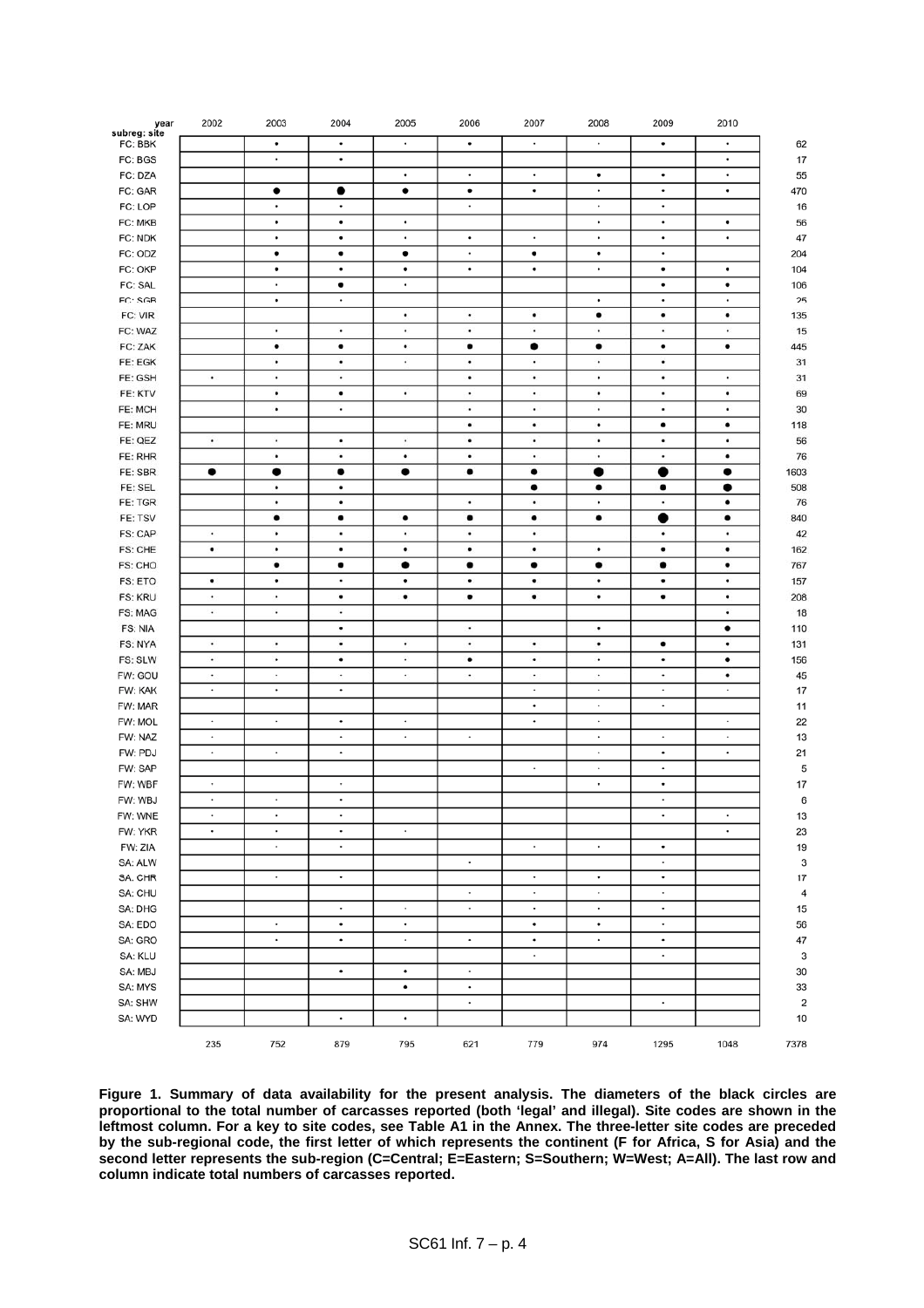

% total expected naturally dead elephants reported by site and year

<span id="page-4-1"></span><span id="page-4-0"></span>**Figure 2. Distribution of carcass detection efficiency for all the site-year combinations in the present dataset. Note that while most sites report only a small proportion of expected natural deaths, a small number of them report well above what is expected to occur naturally. Mean = 14.52 ± 27.20 (s.e.); median=4.03** 

| Subregion             | 2002                     | 2003 | 2004 | 2005 | 2006 | 2007 | 2008 | 2009 | 2010 | TOTAL |
|-----------------------|--------------------------|------|------|------|------|------|------|------|------|-------|
| <b>Central Africa</b> | $\overline{\phantom{a}}$ | 0.70 | 0.79 | 0.54 | 0.63 | 0.87 | 0.86 | 0.72 | 0.86 | 0.75  |
| Eastern Africa        | 0.36                     | 0.25 | 0.33 | 0.23 | 0.22 | 0.32 | 0.50 | 0.26 | 0.55 | 0.36  |
| Southern Africa       | 0.19                     | O 11 | 0.21 | 0.06 | 0.19 | 0.16 | 0.22 | 0.28 | 0.52 | 0.23  |
| West Africa           | በ 12                     | 0.24 | 0.31 | 0.30 | 0.00 | 0.78 | 0.86 | 0.81 | 0.16 | 0.45  |
| Asia                  | ٠                        | 0.00 | 0.05 | 0.12 | 0.23 | 0.03 | 0.09 | 0.22 | ۰    | 0.10  |
| <b>GLOBAL</b>         | 0.31                     | 0.39 | 0.49 | 0.26 | 0.29 | 0.44 | 0.51 | 0.33 | 0.58 | 0.42  |

**Table 1. Average PIKE values at the subregional and global levels recorded by the MIKE programme between 2002 and 2010.** 

Across all years, PIKE is highest in Central Africa, followed by West and Eastern Africa. Southern Africa has the lowest PIKE in the African continent, but higher than in Asia. The overall PIKE mean across all years (2002-2010) currently stands at 0.42.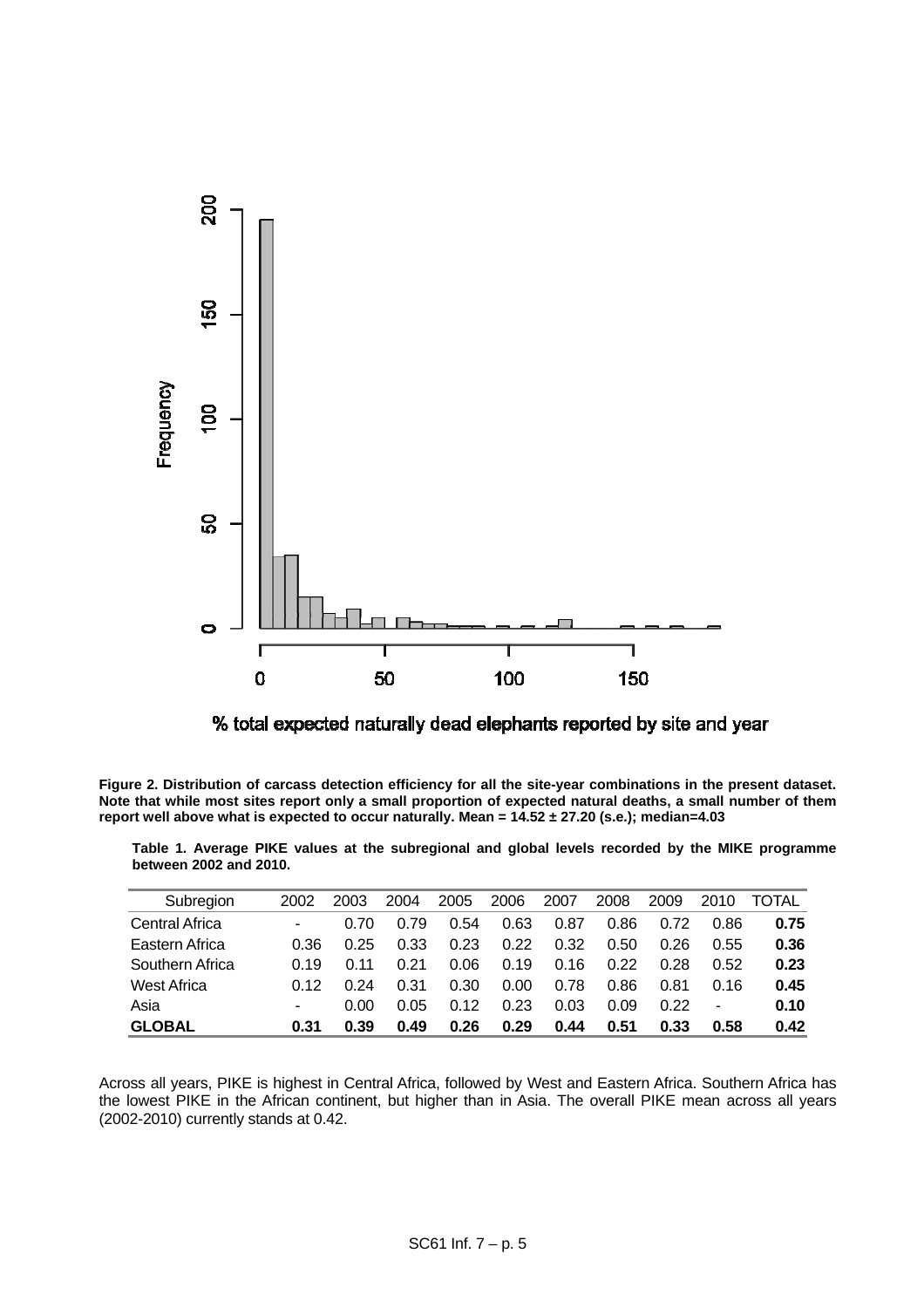# Spatial vs. temporal variation in PIKE

In order to investigate the main spatial and temporal sources of variation in PIKE, binomial models (adjusted for over-dispersion; see below) were fitted using year as a factor as well as factors for three levels of spatial structure, namely sites, countries and sub-regions. A model including all these factors accounts for 76.29% of the variation (deviance) in PIKE. An analysis of deviance of this model, shown in [Table 2](#page-5-0) below, shows that most of the variation in PIKE is explained by spatial factors (which together account for 69.10% of the variation), whereas time (year) only accounts for 7.19% of the deviance.

| Factor      | df  | Deviance | Residual df | Residual<br>deviance |         | $Pr(>=F)$     |
|-------------|-----|----------|-------------|----------------------|---------|---------------|
| null        | 352 | 3860.1   |             |                      |         |               |
| subregionid | 4   | 1236.05  | 348         | 2624                 | 98.2795 | $< 2.2e - 16$ |
| ccode       | 27  | 1168.77  | 321         | 1455.2               | 13.7674 | $< 2.2e - 16$ |
| siteid      | 32  | 262.38   | 289         | 1192.9               | 2.6077  | 1.479e-05     |
| year        | 8   | 277.47   | 281         | 915.4                | 11.0311 | 1.524e-13     |

<span id="page-5-0"></span>

| Table 2. Results of a simple model to investigate the main sources of variation in the data. |
|----------------------------------------------------------------------------------------------|
|----------------------------------------------------------------------------------------------|

In this model, sub-region and country explain most of the variation (each accounting for more than 30% of total deviance), while site accounts for approximately as much variation as year (about 7% each). It is perhaps not surprising that site is a relatively small source of variation, as many countries have but one site, and even sites in countries with multiple sites are likely to be affected by a number of conditions acting at the national level.

A variant of the above model, which takes the hierarchical spatial structure of the data into account (sites within countries and countries within regions plus year), explains the same amount of variation as the above model, with the temporal (year) component accounting for a similar proportion of total variation (9.14%). This reinforces the view that the most important factors that determine levels of poaching in different parts of elephant range are more associated with spatial factors (site, country and so on) than with temporal factors. In other words, in the areas and time period considered here, poaching levels vary more in space than they do in time.

The dispersion parameter from this saturated model was 3.1427, meaning that the variance in PIKE is more than 3 times larger than expected under a binomial distribution. Thus all models constructed in this analysis (including those reported above) were adjusted by a variance inflation factor. In exploratory models, overdispersion was estimated from the model being evaluated, but for the model selection procedure described under Covariate Modelling below, the dispersion parameter from the saturated model above was used to compare models.

## Trends in PIKE

Regional (i.e. continental) trends in PIKE were derived from averages of site-based annual PIKE values weighted by sample size. These trends are shown graphically [Figure 3](#page-6-0).

The African data are suggestive of a mildly increasing overall trend, punctuated by declines in 2005-2006 and 2009. However, given the widths of the error bars, the overall trend in raw PIKE is only of marginal significance – even though some inter-annual changes, such as that between 2009 and 2010 are highly significant. Similarly, the data suggest an ongoing and sustained increase in levels of illegal killing since 2006, only interrupted by a transitory decline in 2009.

Some of the temporal variation in the trend could be affected by issues associated with data quality. This is most apparent for the Asian region, where the paucity of data (220 carcasses over seven years) makes it impossible to infer any trend for that region. For Africa, on the other hand, it seems plausible that the patterns recorded may reflect real trends in illegal killing, influenced by fluctuations in factors directly related with the demand for ivory.

Given that subregion accounts for much of the variation, it is illustrative to show PIKE trends at the subregional level [\(Figure 4\)](#page-6-1). Consistent with the results in [Table 1](#page-4-1), [Figure 4](#page-6-1) shows that Central Africa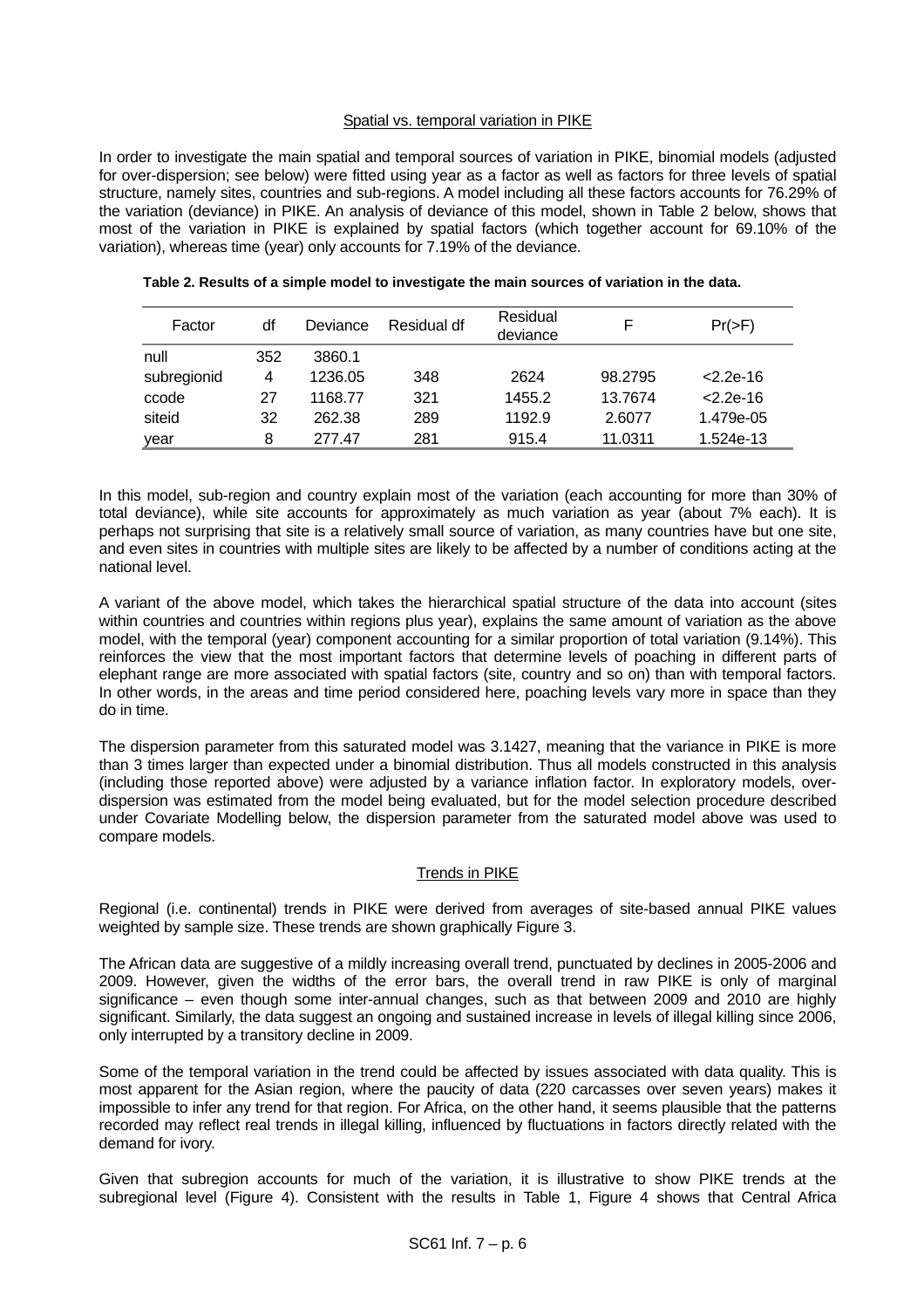experiences the highest overall levels of poaching. Poaching levels are generally lower in eastern Africa and lowest of all in southern Africa. The picture is mixed in west Africa, with PIKE levels varying widely across years. This is probably a result of poor reporting rates and small numbers of carcasses reported by that subregion. Indeed, the low



<span id="page-6-0"></span>



<span id="page-6-1"></span>**Figure 4. Subregional PIKE trends with 95% confidence intervals. The numbers of carcasses on which the graphs are based are shown at the bottom of each graph.**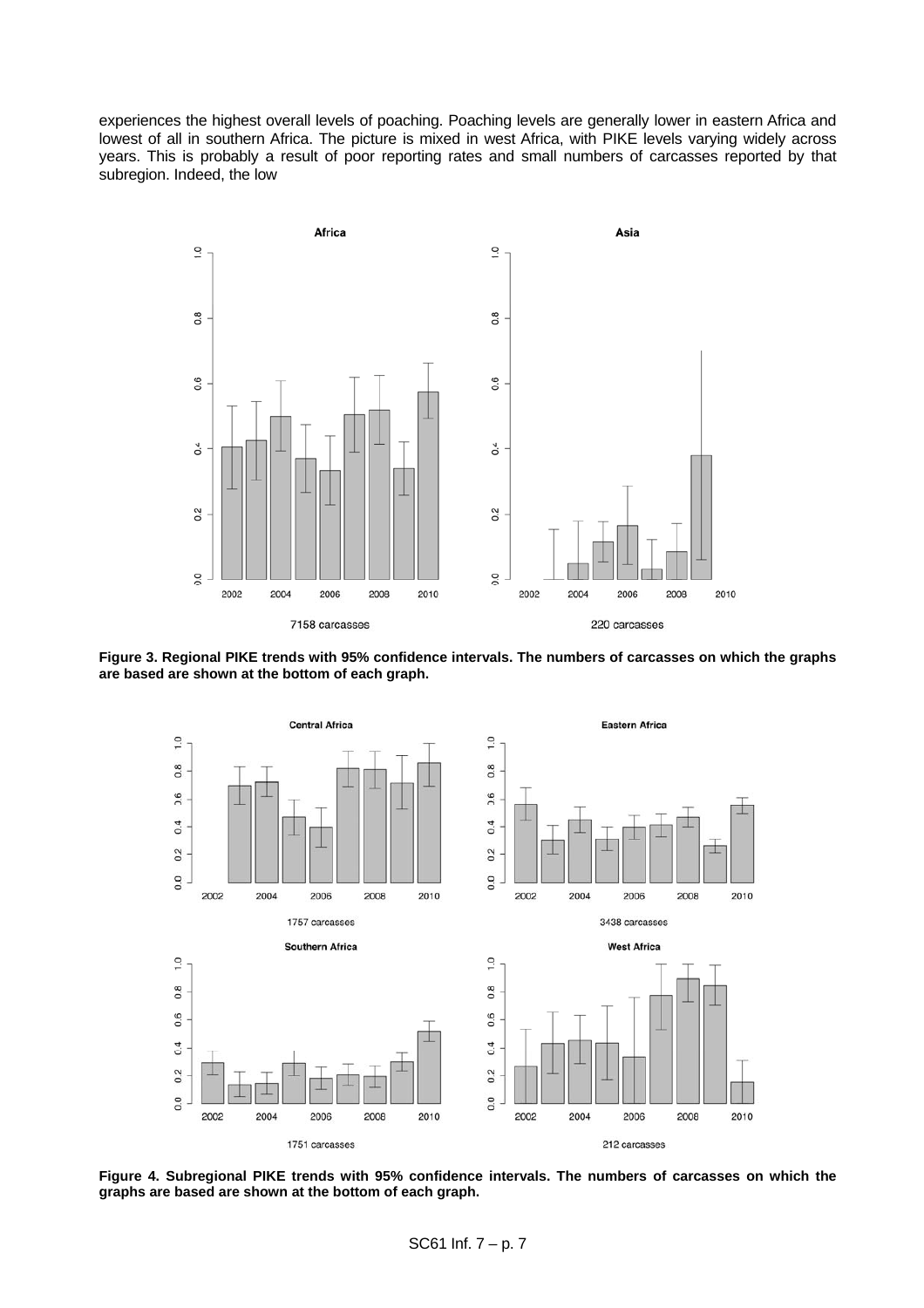PIKE level for 2010 in this subregion may be a consequence of the fact that a number of the sites that have in the past reported high PIKE values did not submit any data for 2010, and that one range State (Mali) reported an unusually large number of carcasses for that year, none of which were illegally killed. Conversely, the high PIKE value for Southern Africa in 2010 may be explained by the fact that two sites (Cabora Bassa and Niassa, both in Mozambique), which had only reported irregularly in the past, did submit data for 2010. Partitioning PIKE trends at a finer spatial scale (country or site) would not be appropriate, as many countries only have one or two sites, and site-level trends are likely to be unreliable due to small sample sizes and data imbalances.

#### **In order to investigate whether data imbalance affects trends in PIKE, the combined trend from sites which have supplied at least 8 years of data (all of which are in Africa, and which account for about half of the carcasses in the data set) was compared with the overall trend for Africa. The resulting trend (shown in**

Figure 5) is remarkably similar to the trend obtained using the full African data set. In consequence, all subsequent analyses were performed on the entire data set (with the exceptions noted in the Data section above).



#### **Figure 5. Comparison of PIKE trends for all African sites (left) and (African) sites for which there are 8 or 9 years of data. The only noticeable differences in the two plots are the values for 2008 and the width of the confidence intervals.**

As pointed out above, sites often report elephant carcasses in which the cause of death is either recorded as "unknown" or simply not recorded. For the purposes of calculating PIKE, such carcasses have up to the present been regarded as "not illegally killed". It was noticed from previous MIKE data sets that the proportion of "unknowns" can be quite considerable, sometimes even exceeding PIKE itself [\(Figure 6\)](#page-8-0). In order to investigate whether the 'unknowns' affect trends in PIKE, an alternative form of PIKE, which excludes the unknowns from the denominator, was calculated from the African data. These alternative PIKE values are naturally higher than the normal PIKE, but their trend is very similar to that of normal PIKE. For this reason, and as the proportion of unknowns has been consistently declining since 2005, it was decided to continue to use the normal PIKE statistic for analysis.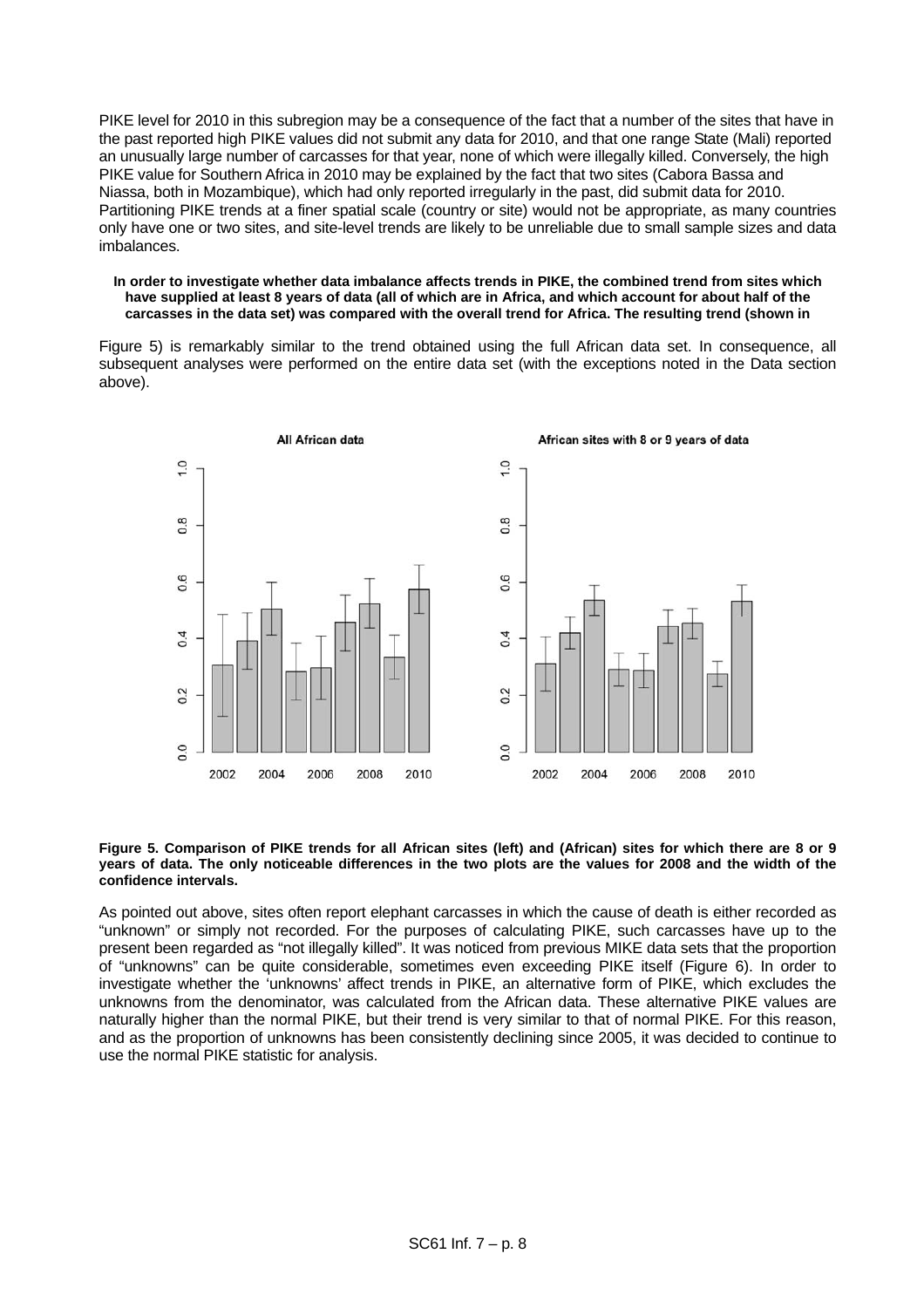

## **Figure 6. Trends in the proportions of three causes of death: illegal (PIKE), natural or legal and unknown.**

# <span id="page-8-0"></span>**Covariate modeling**

In order to explore the effects of various factors on levels of poaching, a comprehensive set of covariates at the site, national and global levels was assembled. Details of covariates explored in this study are presented in Table A2 in the Annex.

Most of the site-level variables were derived from global spatial datasets at various resolutions. Data for the analysis were obtained by overlaying the spatial data sets with a layer of MIKE site boundaries plus 20 km buffers (except where noted in Table A2), and means or other relevant statistics were calculated from the grid cells covered by those boundaries. Site-level variables can be broadly categorized into 6 groups:

- 1. Physical/political relating to the geography of the site (area, distance to international border)
- 2. Elephants elephant population estimates, precision, elephant density.
- 3. Bioclimatic Rainfall, seasonality, net primary productivity
- 4. Human population number of people, human impact.
- 5. Land cover / land use Land cover heterogeneity, major land use type, prevalence of crops, livestock production systems, livestock density, etc.
- 6. Socio-economic site-level measures of poverty. Specifically, infant mortality, prevalence of stunting in children under 5 and proportion of underweight children were used as proxies for malnutrition and poverty.

As noted in Table A2, many of the national-level covariates explored are time series. For those national covariates for which a time series was not available, the single values for each country were used across all years. The national-level covariates fall broadly into three groups:

1. Governance – World Governance Indicators, Corruption Perceptions Index, small arms per 100 people.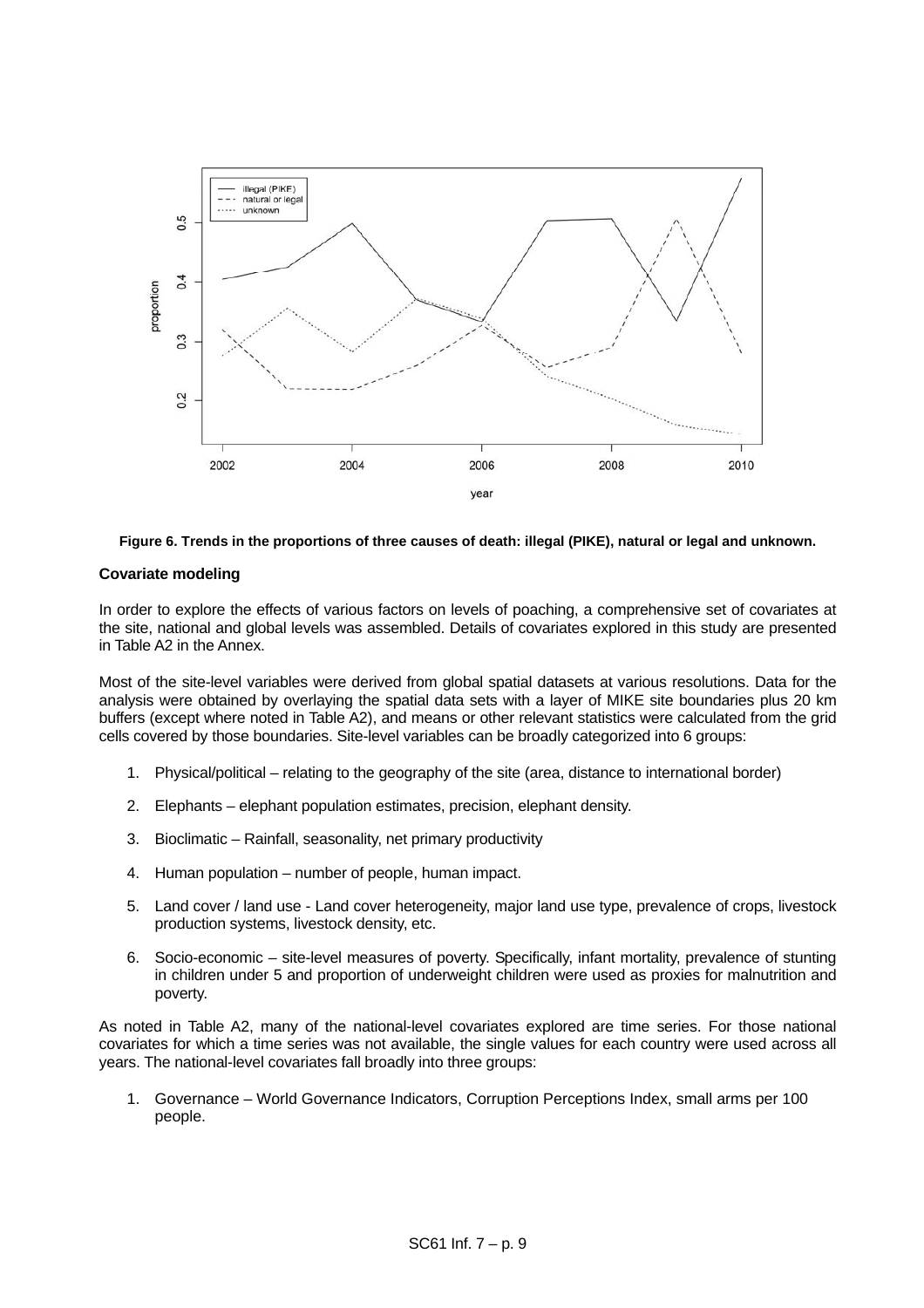- 1. Socio-economic Human Development index and its components (GDP per capita, educational attainment and life expectancy)<sup>[3](#page-9-0)</sup>; economic indicators such as inflation, GPD growth, strength of the local currency, overseas development aid received; and a number of indices of economic competitiveness and economic freedom.
- 2. Trade-related value of exports and national-level ETIS scores related to the ivory trade (law enforcement ratio and domestic ivory market score).

The global-level variables used in this study attempt to measure demand for ivory, which is widely believed to be a key driving factor behind the illegal killing of elephants. As ivory is largely an illegal commodity, it is not possible to measure demand for it based on trade data, and suitable proxies were sought instead. It was speculated that a measure of general demand for goods and services in ivory-consuming nations could serve as a good proxy for ivory demand. According to ETIS and other sources, China and Japan are currently the world's largest consumers of ivory. In addition, ETIS data implicate countries such Malaysia, The Philippines, Thailand and Vietnam in the importer side of the ivory supply chain. The annual percent change in household, or private, consumption expenditure (i.e. consumer spending) was used as a measure of consumer demand in these countries.

# Relationships between PIKE and covariates

In order to explore relationships between national covariates and PIKE, national covariates were averaged over years, while PIKE was aggregated at the national level and similarly averaged over time. The resulting data were analyzed by means of focused principal components analysis (fPCA), a statistical method that allows faithful representation of correlations between the dependent variables and the predictors, and which provides a convenient way of identifying candidate variables for use in modeling. The results of this analysis are shown in [Figure 7.](#page-10-0)

National covariates significantly correlated with PIKE (i.e. those inside the red circle in [Figure 7](#page-10-0)) tend to cluster together, and include all six of the World Bank's Worldwide Governance Indicators; the corruption perceptions index; economic competitiveness; protection of property rights; tourism competitiveness; and GDP per capita. Unfortunately, most of these variables had a considerable number of missing values. For instance, the World Governance Indicators were missing data for 2010. At the time of writing these had yet to be published. Similarly, the economic and tourism competiveness variables do not include data for six MIKE countries, and were therefore not used in further analyses. Only the Corruption Perceptions Index (cpi) and the Human Development Index (hdi) had sufficient data for use in the analysis.

l

<span id="page-9-0"></span>*<sup>3</sup> The composition of the human development index (HDI) has been recently modified by the organization that produces the index, namely the United Nations Development Programme. Not only is the new HDI calculated differently (using a geometric mean), but it is also composed of different factors, some of which are not available in historical datasets. For trend-related analyses, UNDP recommends using a "hybrid HDI", which uses the old components but the new method of calculation. It is this hybrid HDI that has been used in this study, but it is referred to throughout simply as HDI.*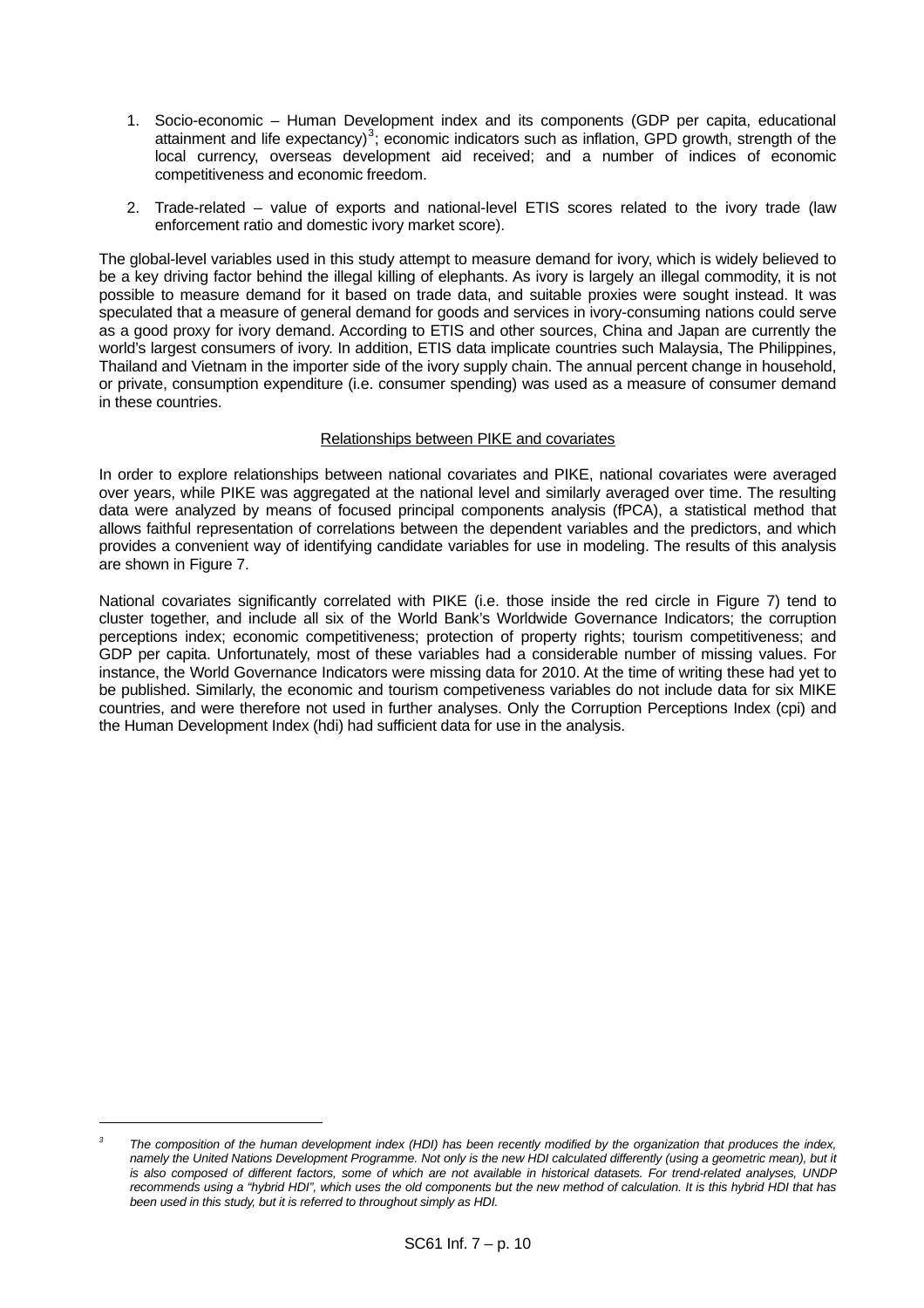

<span id="page-10-0"></span>**Figure 7. Focused PCA of national covariates and their relationship with PIKE. The relationships between non dependent variables are interpreted like in a PCA biplot: correlated variables are close or diametrically opposite (for negative correlations), while independent variables make a right angle with the origin. Yellow dots represent negative correlations with PIKE, while green dots represent positive correlations. Dots falling inside the red circle are significantly correlated with PIKE. The closer they are to the centre of the circle, the more strongly correlated with PIKE they are.** 

To explore relationships between PIKE and site level covariates, PIKE was averaged over time at the site level, and the fPCA procedure was conducted with all site-level covariates, none of which were time-varying. The results of this analysis are shown in [Figure 8](#page-11-0).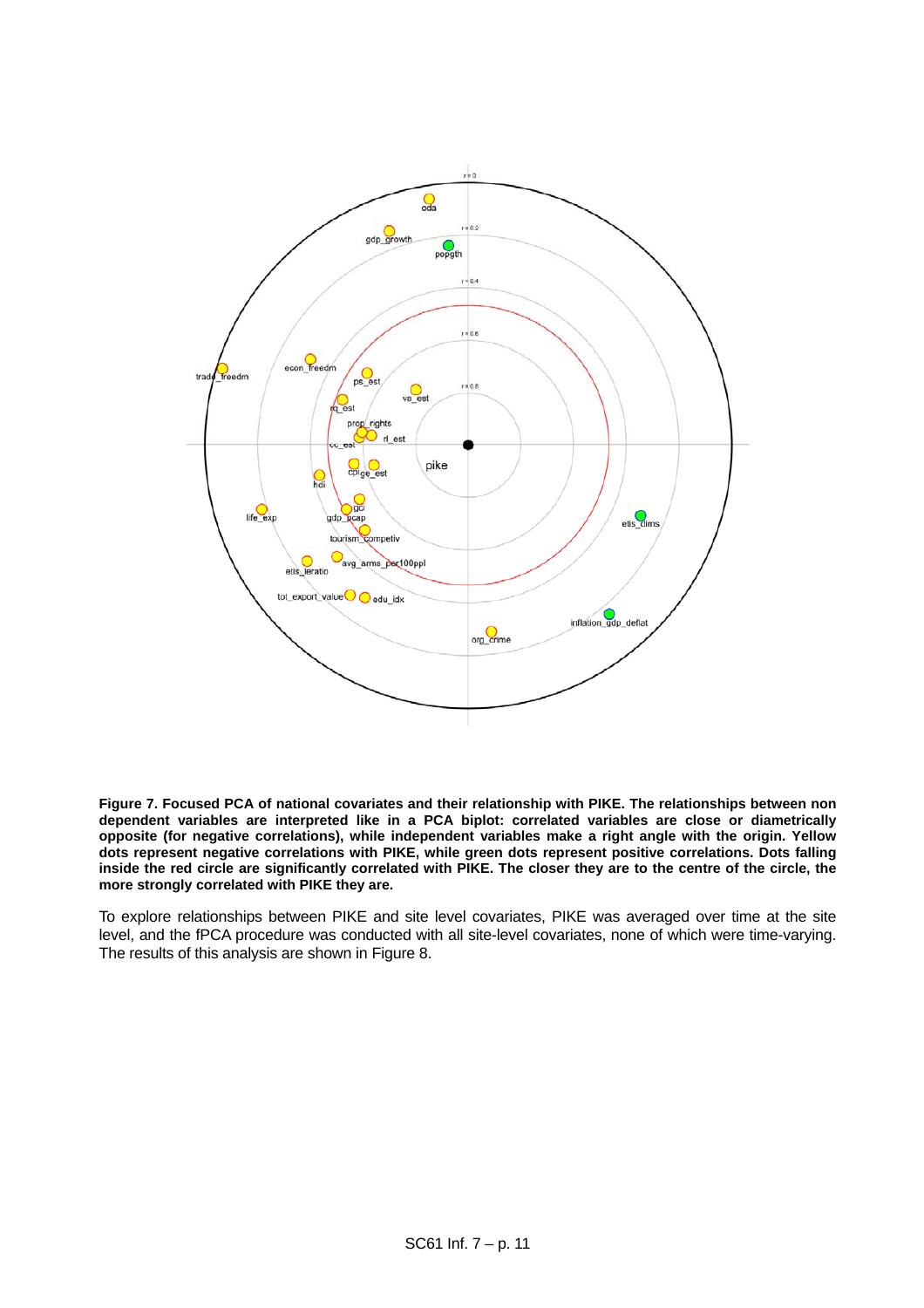

## <span id="page-11-0"></span>**Figure 8. Site-level focused PCA. For details on interpretation, see the caption to Figure 6.**

The strongest relationships at the site level were between PIKE and net primary productivity, infant mortality (both positively related), predominant land cover type and cattle density (both negatively related to PIKE). The other livestock variables (small ruminants, poultry and the average of all three livestock densities) as well as some of the human impact variables (people, crop occurrence, habitat heterogeneity) were also significantly, and negatively, correlated with PIKE.

At the global level, the relationship between PIKE and growth in consumer spending in major ivory-importing nations was evaluated. These time series are plotted in [Figure 9](#page-12-0) along with the time series of global PIKE means. The nature and strength of these relationships were evaluated in the covariate modelling procedure.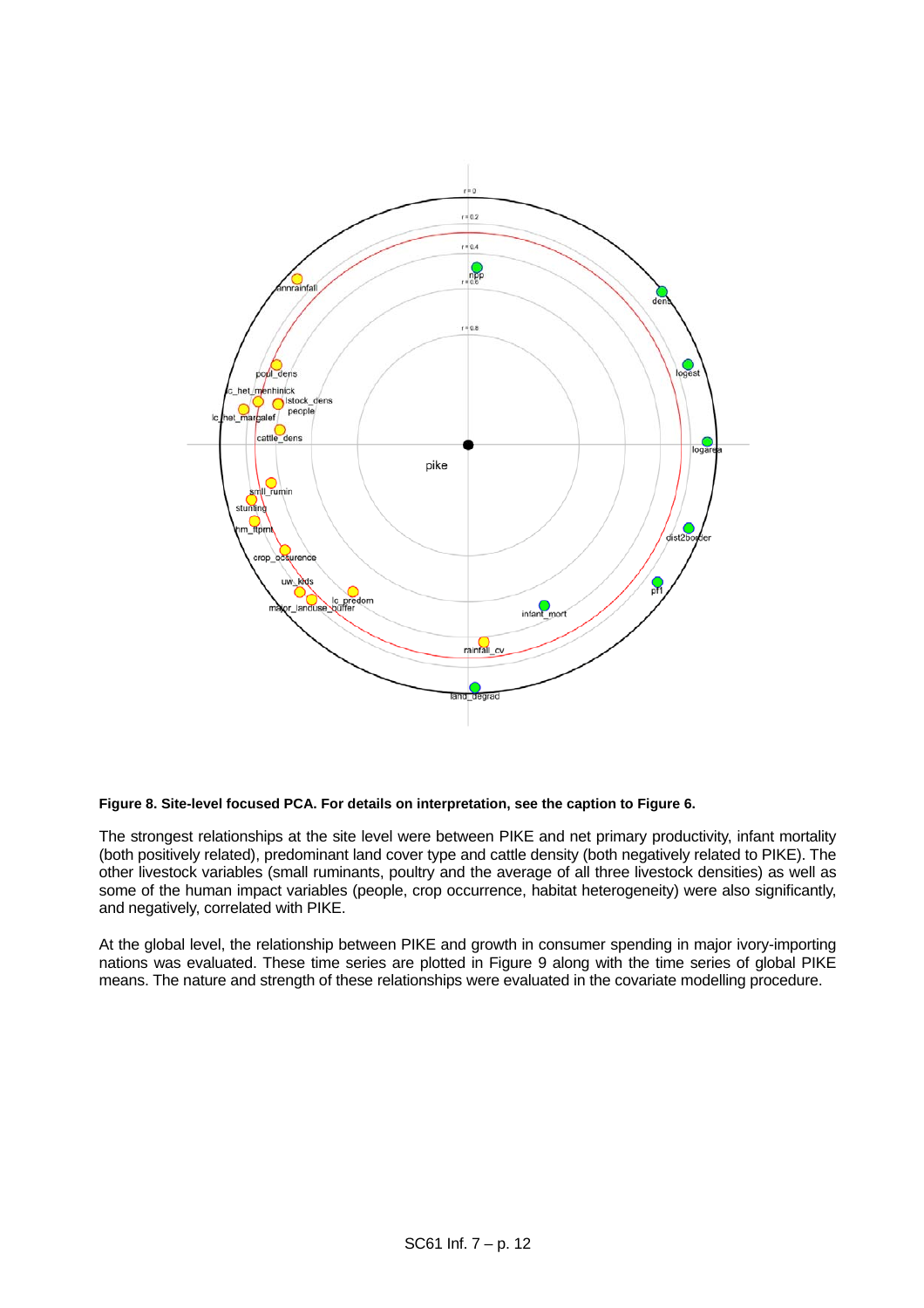

<span id="page-12-0"></span>**Figure 9. Comparison of PIKE trends (solid lines) with annual growth in private consumption expenditure in countries associated with the demand side of the ivory supply chain. Data for 2010 was only obtainable for China.** 

#### Modelling strategy and results

The results from the site- and country-level fPCA analyses were used to assist in the selection of covariates for building models, but all covariates were tested in logistic models using the QAICc (a variant of the Akaike Information Criterion adjusted for over-dispersion and small sample size). Site-level variables were added first one at a time, trying different combinations until a satisfactory site-level model was obtained. Only then were national covariates added to the model, following a similar method. Global covariates and time (using powers of year) were then added in the same manner. When a final model was selected, all possible nested models were evaluated in order to select the most parsimonious model using QAICc, model weights and variable importance weights, using the dispersion parameter from the saturated model described in the Exploratory analysis section above. Finally, the spatial factors (site, country, subregion and interactions thereof) were added in turn to the final model to evaluate what additional unexplained variation remained at each of those levels.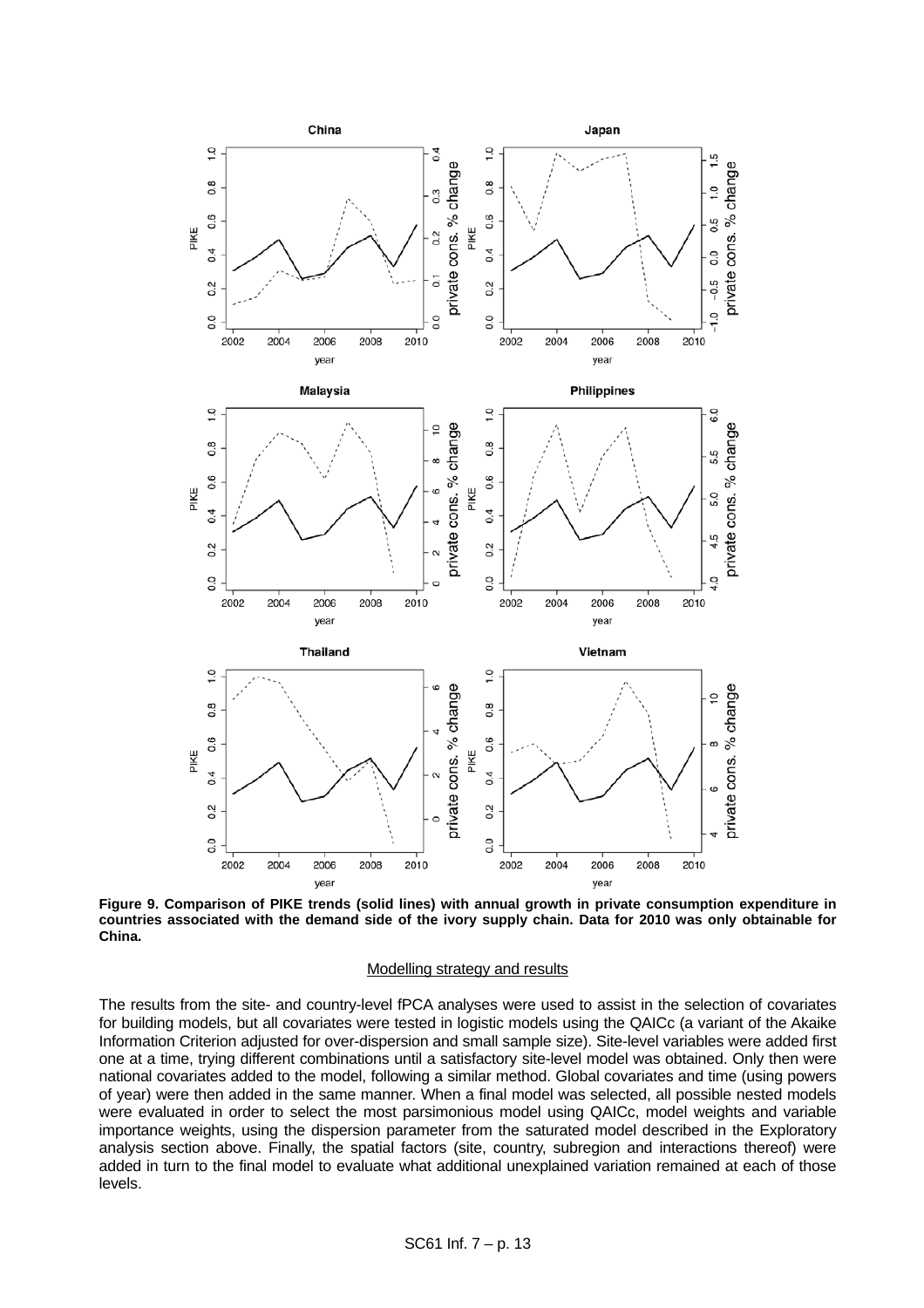The final model, which accounts for 60.57% of the total variation with just 10 parameters, is summarized in [Table 3](#page-13-0) below. The model weight is 0.997, and hence all the covariates included in it have variance importance weights of at least that magnitude. The QAICc for this model was 504.60, which compares very favourably with that of a saturated model (using site, country, subregion plus year as a factor), which had a QAICc of 451.13 with 97 parameters.

<span id="page-13-0"></span>

|                   | Estimate     | Std error   |          | Pr(> t )  |
|-------------------|--------------|-------------|----------|-----------|
| (Intercept)       | $2.645e+05$  | $6.291e+04$ | 4.205    | 3.35e-05  |
| infant mort       | 2.560e-03    | 2.793e-04   | 9.165    | $<$ 2e-16 |
| npp               | 1.268e-03    | 3.583e-04   | 3.539    | 0.000458  |
| logarea           | $-3.048e-01$ | 5.483e-02   | $-5.559$ | 5.51e-08  |
| cattle_dens       | $-2.214e-02$ | 5.327e-03   | $-4.156$ | 4.11e-05  |
| Ic_het_margalef   | 1.725e+00    | 5.484e-01   | 3.145    | 0.001805  |
| CDI               | $-6.105e-01$ | 9.045e-02   | $-6.75$  | 6.45e-11  |
| cn hhcons         | $5.139e+00$  | 1.068e+00   | 4.81     | 2.27e-06  |
| year              | $-2.638e+02$ | $6.271e+01$ | $-4.206$ | 3.33e-05  |
| year <sup>2</sup> | 6.575e-02    | 1.563e-02   | 4.207    | 3.31e-05  |

|  |  |  |  |  | Table 3. Summary of final model with parameter estimates and standard errors. |
|--|--|--|--|--|-------------------------------------------------------------------------------|
|--|--|--|--|--|-------------------------------------------------------------------------------|

<span id="page-13-1"></span>An analysis of deviance table from the final model is shown in [Table 4](#page-13-1) below to illustrate effect sizes.

| Covariate         | df  | Deviance | Residual df | Residual<br>deviance | F        | $Pr(>=F)$     |
|-------------------|-----|----------|-------------|----------------------|----------|---------------|
| null              | 347 | 3839.8   |             |                      |          |               |
| infant_mort       | 1   | 1027.83  | 346         | 2812                 | 235.3452 | $< 2.2e - 16$ |
| npp               |     | 203.19   | 345         | 2608.8               | 46.524   | 4.186e-11     |
| logarea           |     | 78.22    | 344         | 2530.6               | 17.9109  | 2.986e-05     |
| cattle_dens       | 1   | 18.4     | 343         | 2512.2               | 4.2128   | 0.0408898     |
| Ic_het_margalef   | 1   | 539.67   | 342         | 1972.5               | 123.5702 | $< 2.2e - 16$ |
| cpi               |     | 266.84   | 341         | 1705.7               | 61.0994  | 6.952e-14     |
| cn hhcons         | 1   | 53.84    | 340         | 1651.8               | 12.3278  | 0.0005068     |
| year              | 1   | 60.46    | 339         | 1591.4               | 13.8445  | 0.0002325     |
| year <sup>2</sup> | 4   | 77.52    | 338         | 1513.9               | 17.7495  | 3.236e-05     |

**Table 4. Results of an analysis of deviance on the final model.** 

**The relationships between site-, national-, and global-level covariates and predicted PIKE, with all other covariates held constant at their means and year set to 2010, are shown in** 

Figure 10, and are discussed in turn below.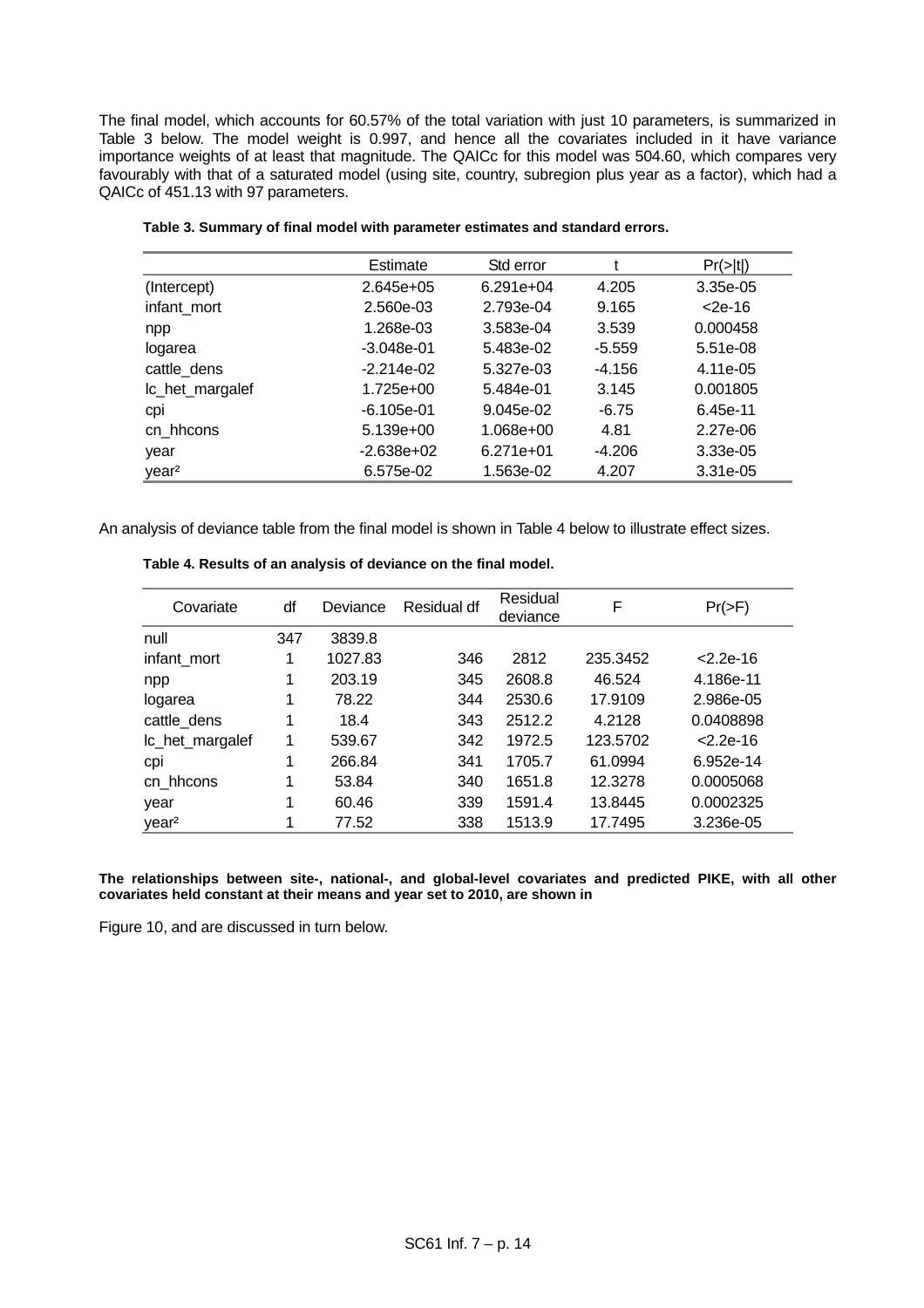

**Figure 10. Relationships between predicted PIKE and individual covariates with 95% confidence intervals (dotted lines). All other covariates held constant at their means and year set at 2010.**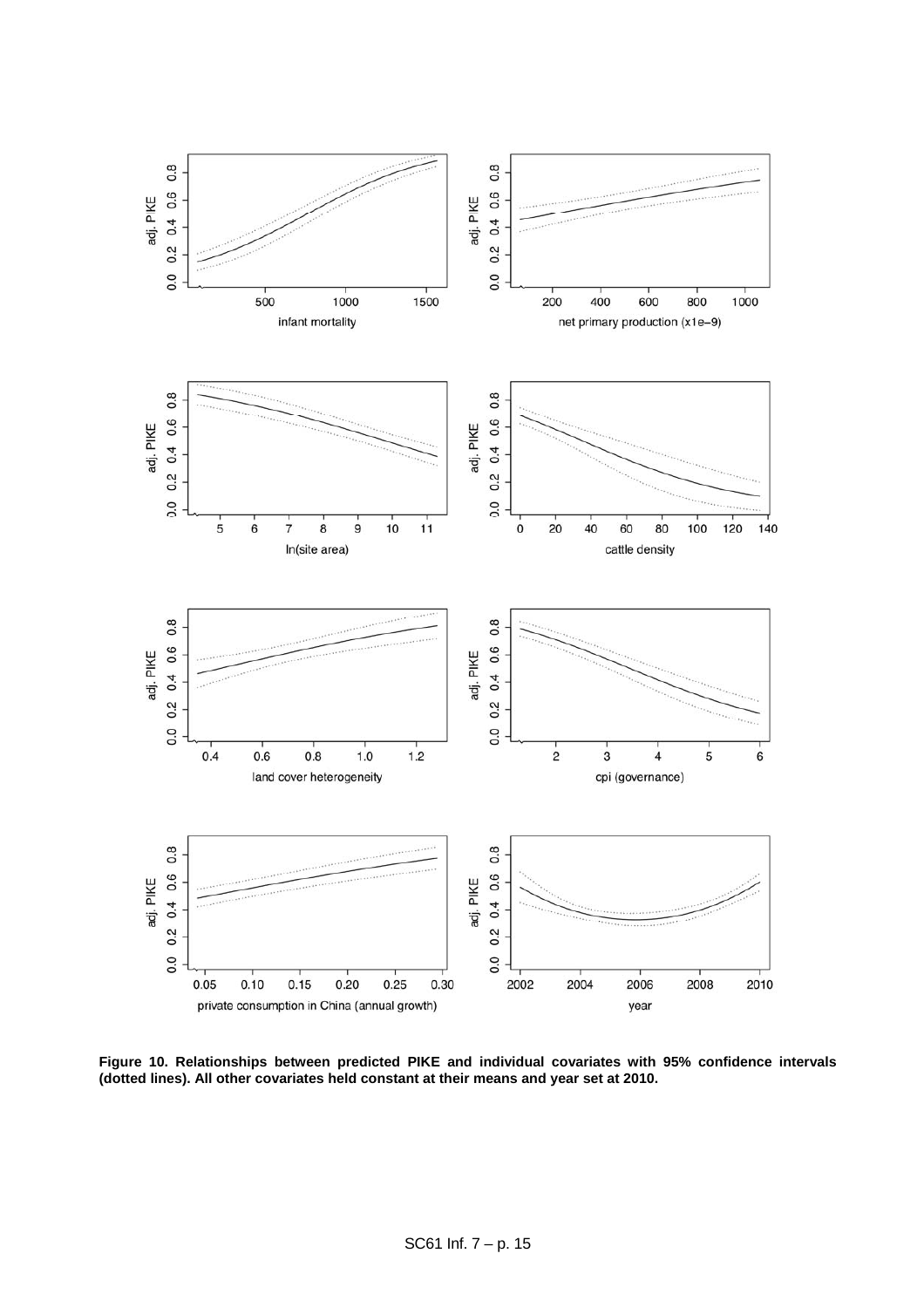# **Discussion**

#### Site-level covariates

The strong relationship between site-level infant mortality and PIKE suggests a link between poaching and poverty levels, with sites suffering from higher levels of poverty experiencing higher levels of poaching. The relationship between cattle density and PIKE may also be related to human nutrition, as going out to hunt is less of an imperative in places where there is a readily available supply of animal protein in the form of livestock. It is important to note, however, that livestock density is correlated with human density, and particularly so on the upper ranges of both variables. It is possible therefore that the effect of cattle density on PIKE may be somewhat confounded by the effect of human population density. However, the relationship between human population and PIKE was not sufficiently strong for it to remain in the model. On the other hand, the richness of land use/land cover types (Ic het margalef), which is positively related to PIKE, may be an indicator of human impact, as areas that are heavily influenced by people tend to be a mosaic of different land cover types, including agriculture, natural vegetation, livestock grazing, dwellings, etc. Thus it appears that human influence at the site level may exert both positive and negative effects on levels of elephant poaching.

The direct relationship between PIKE and net primary productivity (a proxy for vegetation cover) may be due to the fact that denser vegetation (i.e. higher npp) reduces visibility and hence decreases the detectability of poachers, making it easier and less risky for them to operate. The negative relationship between site area and PIKE may also be associated with decreased poacher detectability, or with the logistics of poaching, as it is easier to quickly get in and out of a small site and less preparation is required in terms of rations, porters, and so on.

## Country-level covariates

At the national level, and as in previous MIKE analyses, governance emerges as the most important predictor of poaching. The consequences of bad governance are likely to manifest themselves throughout the ivory value chain, facilitating the movement of illegal ivory from the site all the way to the point of export. Human development, although not featured in the final model, was also a strong covariate which seems inextricably related to governance and poaching, in a vicious circle. Bad governance prevents the improvement of the human condition, driving the rural poor to poach for sustenance, which in turn provides incentives to corrupt officials who benefit from the illegal movement of ivory.

# Global-level covariates

At the global level, changes in consumer spending in China were found to be strongly and positively related to PIKE, whereas the relationship between PIKE and consumer spending in Japan was negative but statistically marginal and unlikely to hold true [\(Figure 9\)](#page-12-0). The relationships between PIKE and Malaysia, the Philippines, Thailand and Viet Nam were found to be insignificant or marginal at best.

These findings support the evidence from ETIS that China has overtaken Japan as the world's largest consumer market for illegal ivory products, and that countries such as Malaysia, the Philippines and Viet Nam are entrepôts in the trade route to China. It is worth noting that levels of private consumption expenditure in China are continuing to increase in 2011. Thus, if demand in China is indeed a reliable predictor of levels of elephant poaching, PIKE could be expected to increase accordingly in the course of the current year (2011). Preliminary evidence from the Samburu-Laikipia MIKE site, where record levels of poaching for ivory are being measured this year, seems to support this hypothesis (Wittemyer and Douglas-Hamilton, pers. comm.).

The close relationship between trends in private consumption and levels of illegal killing suggests that illegal ivory is a luxury (or superior) good in China, and that demand for it is income-dependent (i.e. there is positive income elasticity of demand). On the other hand, if the negative relationship between PIKE and private consumption in Japan holds, it would suggest that illegal ivory in Japan has become, to use the technical term from economics, an "inferior good", whereby increases in income would lead to declines in demand for illegal ivory (i.e. there would be negative income elasticity of demand). This could be a consequence of increased environmental awareness associated with higher levels of per capita income.

There appears to be no time lag (within the annual time-frame in which both MIKE and ETIS operate) between demand and poaching trends. This suggests that poaching levels may quickly respond to perceived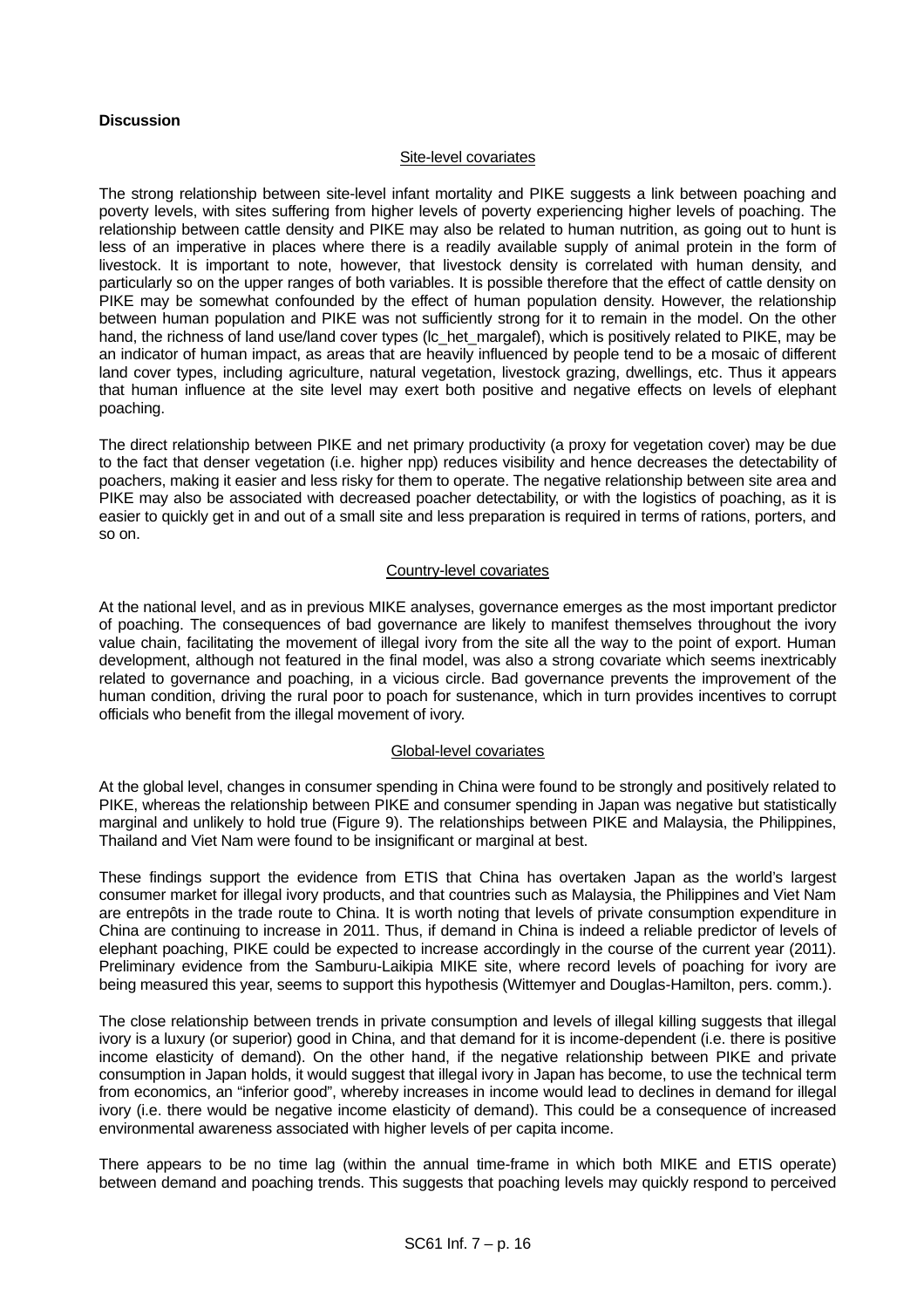levels of current demand. Longer lags may be expected between the poaching and the arrival of ivory at the consumer market, but given the breadth of the global transport network, such lags could well be much shorter than a year. Furthermore, it might be expected that dealers in illegal goods, such as ivory, would tend to prefer to move the merchandise along the trade chain as quickly as possible to minimize chances of detection by law enforcement agencies, to avoid sitting on idle inventory, and to get the product to market while demand is still high. Further research on the dynamics of the illegal ivory supply chain is required for a better understanding of these processes.

**After accounting for the effects of the above covariates in the model, there remains a significant time trend with linear and quadratic components. The latter has a positive coefficient, suggesting a decline in poaching levels followed by an increase over the period under study (see** 

Figure 10).

The final model does not accept the addition of year (as a factor) nor subregion, indicating that all the temporal and subregional variation is absorbed by the covariates in the model. The model does accept, however, the inclusion of country or site (but not both) as an indicator variable, thereby increasing the amount of variation explained from 60.5% to 68.4% and a QAICc of 476.66, albeit at the expense of fitting an additional 28 parameters. There remains, therefore, potential for another site- or country-level variable to improve the inferential power of the model.

#### **Caveats**

A number of variations on the above methods gave very similar results. General linear models of PIKE weighted by sample size (as opposed to over-dispersed logistic regression) gave nearly identical results, as did the use of complementary log-log link function instead of a logit link. A generalized linear mixed model, or hierarchical model such as those used in previous MIKE analyses, also gave results consistent with those reported here, with the only difference that the landscape heterogeneity and livestock density variables decline in importance.

While the above suggests that results presented here appear to be robust to the statistical method used, the results could be affected by biases inherent in PIKE, as well as by issues of data quality. The data used to construct PIKE are largely collected by law enforcement patrols, which are non-random and purposive. It is therefore possible that the probability of detecting carcasses may not be random with respect to the cause of death of the animal. If, for instance, illegally killed carcasses are more readily detected because rangers follow poacher spoor or intelligence leads, as tends to be the case particularly in forested sites, PIKE will tend to be biased towards overestimating levels of poaching. Similarly, distortion in population age and/or sex structures could lead to biased PIKE values. The nature of the different factors causing biases in PIKE needs to be studied and understood more fully.

Perhaps a more worrying issue is the question of whether the data submitted to MIKE are accurate and are reliable, and whether they represent an adequate sample of elephant mortality at each site. The paucity of data coming from many sites, as illustrated in [Figure 2](#page-4-0) needs to be addressed, and the quality and reliability of data needs to be independently audited on a regular basis, perhaps through random audits conducted at MIKE sites.

While these issues require elucidation, the results presented here provide important insights, based on the best available evidence, into the patterns of spatial and temporal variation in levels of illegal killing of elephants, as well as into the local, regional and global factors that may affect levels of elephant poaching. The validity of the results reported here is reinforced by the fact that the broad trend in poaching levels, including the increase detected between 2006 and 2010, is fully consistent with the trends reported by ETIS.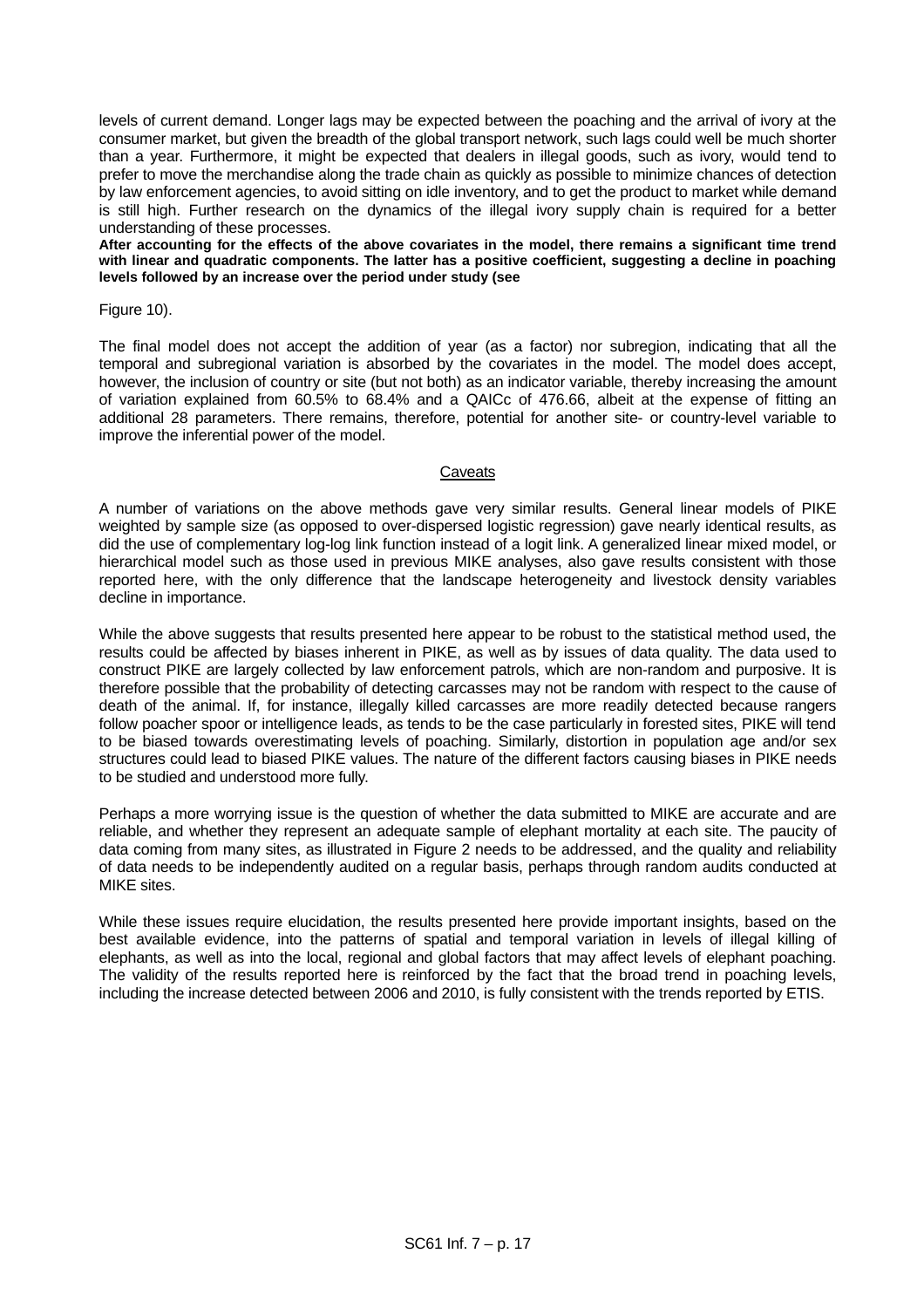#### SC61 Inf. 7 Annex

| Subregion             | <b>Country</b>                     | <b>Site</b>            | 2002    | 2003                   | 2004      | 2005      | 2006     | 2007      | 2008      | 2009      | 2010      |
|-----------------------|------------------------------------|------------------------|---------|------------------------|-----------|-----------|----------|-----------|-----------|-----------|-----------|
|                       | Cameroon                           | Boumba-Bek (BBK)       |         | 0.68(19)               | 0.71(7)   | 1(3)      | 0(12)    | 0(1)      | 0(1)      | 0.36(14)  | 0.6(5)    |
|                       |                                    | Waza (WAZ)             |         | 0.33(3)                | 0.5(2)    | 0.5(2)    | 0.33(3)  | 0(1)      | 0(2)      | 1(1)      | 0(1)      |
|                       |                                    | Bangassou (BGS)        |         | 1(3)                   | 1(8)      |           |          |           |           |           | 1(6)      |
|                       | <b>Central African</b><br>Republic | Dzanga-Sangha (DZA)    |         |                        |           | 0.89(9)   | 0.5(2)   | 0.5(2)    | 0.63(27)  | 0.3(10)   | 0(5)      |
|                       |                                    | Sangba (SGB)           |         | 0.1(10)                | 0(1)      |           |          |           | 1(8)      | 1(4)      | 1(2)      |
|                       | Chad                               | Zakouma (ZAK)          |         | 0.65(34)               | 0.86(35)  | 0.27(11)  | 0.67(60) | 0.97(160) | 0.94(86)  | 0.6(20)   | 0.92(39)  |
|                       |                                    | Nouabale-Ndoki (NDK)   |         | 0.63(8)                | 0.29(14)  | 0.75(4)   | 0(5)     | 0(1)      | 0.25(4)   | 0.4(5)    | 0.33(6)   |
| <b>Central Africa</b> | Congo                              | Odzala (ODZ)           |         | 0.05(38)               | 0.53(36)  | 0(73)     | 0(1)     | 0.97(36)  | 0.53(17)  | 1(3)      |           |
|                       |                                    | Garamba (GAR)          |         | 0.96(114)              | 0.89(197) | 0.9(86)   | 0.94(34) | 0.5(14)   | 1(4)      | 1(6)      | 0.67(15)  |
|                       | Democratic                         | Kahuzi-Biega (KHB)     |         | $- (0)$                | $- (0)$   | $- (0)$   | $- (0)$  | $- (0)$   | $- (0)$   | $- (0)$   |           |
|                       | Republic of the                    | Okapi (OKP)            |         | 1(20)                  | 0.9(10)   | 0.95(22)  | 1(5)     | 1(11)     | 0.67(3)   | 1(18)     | 0.87(15)  |
|                       | Congo                              | Salonga (SAL)          |         | 0(2)                   | 0.64(56)  | 0.25(4)   | $- (0)$  | $- (0)$   | - (0)     | 0.93(15)  | 0.97(29)  |
|                       |                                    | Virunga (VIR)          |         |                        |           | 0.44(9)   | 0.33(3)  | 0(15)     | 1(63)     | 0.8(20)   | 1(25)     |
|                       |                                    | Lopé (LOP)             |         | 0.57(7)                | 0.25(4)   | $- (0)$   | 0(1)     | $- (0)$   | 0(1)      | 0.67(3)   |           |
|                       | Gabon                              | Minkébé (MKB)          |         | 0.73(11)               | 0.92(13)  | 0.5(6)    | $- (0)$  | $- (0)$   | 1(4)      | 0.75(4)   | 0.94(18)  |
|                       | Eritrea                            | Gash-Setit (GSH)       | 0(3)    | 0.33(3)                | 0(1)      |           | 0.14(7)  | 0.5(4)    | 0.4(5)    | 0.17(6)   | 0(2)      |
|                       |                                    | Meru (MRU)             |         |                        |           |           | 0.5(14)  | 0.27(11)  | 0.38(13)  | 0.48(40)  | 0.7(40)   |
|                       |                                    | Mount Elgon (EGK)      |         | 0.86(7)                | 0.71(7)   | 0(1)      | 0.4(5)   | 0.5(2)    | 0.5(2)    | 0.71(7)   |           |
|                       | Kenya                              | Samburu Laikipia (SBR) |         | $0.38(159)$ 0.18 (195) | 0.31(128) | 0.17(160) | 0.14(96) | 0.24(97)  | 0.51(278) | 0.26(326) | 0.47(164) |
| Eastern Africa        |                                    | Tsavo (TSV)            |         | 0.22(82)               | 0.29(65)  | 0.28(60)  | 0.17(88) | 0.2(56)   | 0.33(79)  | 0.16(329) | 0.68(81)  |
|                       | Rwanda                             | Akagera (AKG)          |         |                        | $- (0)$   | - (0)     | 0(1)     |           |           |           |           |
|                       | Uganda                             | Murchison Falls (MCH)  | $- (0)$ | 1(10)                  | 0.5(2)    |           | 1(2)     | 0.5(2)    | 0.5(2)    | 0.4(5)    | 0.29(7)   |
|                       |                                    | Queen Elizabeth (QEZ)  | 0(3)    | 1(1)                   | 0.38(8)   | 0(1)      | 0.18(11) | 1(4)      | 0.44(9)   | 0.38(8)   | 0.36(11)  |
|                       |                                    | Katavi Rukwa (KTV)     |         | 0.75(12)               | 0.75(20)  | 0.5(6)    | 1(2)     | 1(2)      | 1(9)      | 0.8(5)    | 0.92(13)  |
|                       | Tanzania<br>(United                | Ruaha Rungwa (RHR)     |         | 0.1(10)                | 0.17(6)   | 0.67(15)  | 0.89(9)  | 0(2)      | 0.67(3)   | 0.33(3)   | 0.57(28)  |
|                       | Republic of)                       | Selous Mikumi (SEL)    |         | 0.22(9)                | 0.18(11)  |           |          | 0.42(103) | 0.59(90)  | 0.48(100) | 0.55(195) |
|                       |                                    | Tarangire (TGR)        |         | 0.14(7)                | 0(11)     |           | 0.25(4)  | 0.2(5)    | 0.4(5)    | 0(2)      | 0.5(42)   |

**Table A1. Data received for the 2011 MIKE analysis. PIKE is shown followed by the number carcasses from which it was calculated (in brackets).**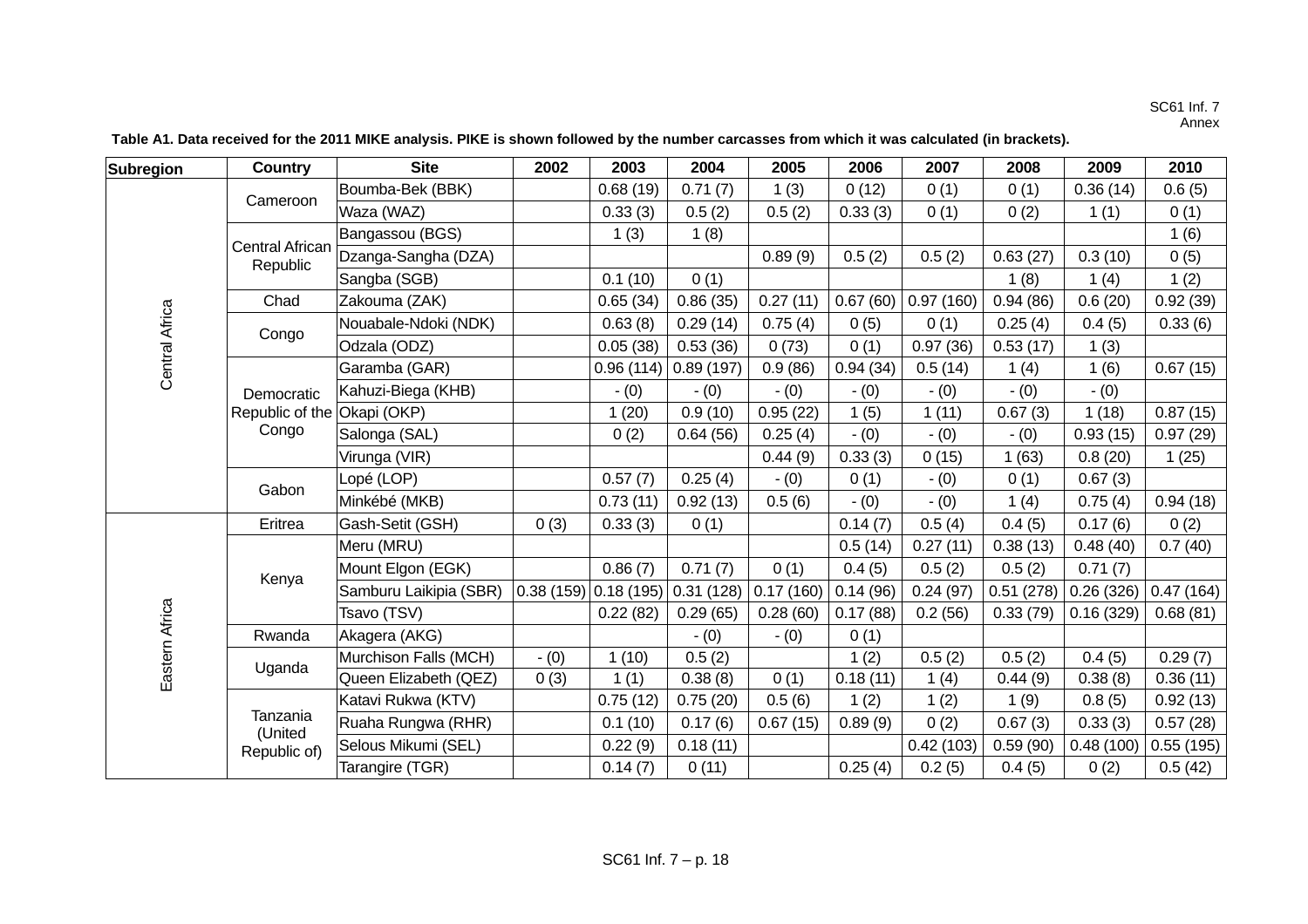| Subregion       | <b>Country</b>      | <b>Site</b>         | 2002     | 2003    | 2004     | 2005      | 2006     | 2007      | 2008      | 2009      | 2010     |
|-----------------|---------------------|---------------------|----------|---------|----------|-----------|----------|-----------|-----------|-----------|----------|
|                 | <b>Botswana</b>     | Chobe (CHO)         | $- (0)$  | 0(59)   | 0.07(73) | 0.05(153) | 0.1(111) | 0.14(101) | 0.04(113) | 0.13(120) | 0.24(37) |
| Southern Africa | Mozambique          | Cabora Bassa (MAG)  | 0(1)     | 0.33(3) | 1(2)     |           |          |           |           |           | 0.58(12) |
|                 |                     | Niassa (NIA)        |          |         | 0(14)    |           | 0.33(3)  |           | 0.88(16)  |           | 0.84(77) |
|                 | Namibia             | Caprivi (CAP)       | 0(1)     | 0.25(8) | 0(6)     | 0.25(4)   | 0.4(5)   | 0(5)      | $- (0)$   | 0(7)      | 0.33(6)  |
|                 |                     | Etosha (ETO)        | 0(24)    | 0(18)   | 0(4)     | 0(25)     | 0(15)    | 0(25)     | 0(14)     | 0(21)     | 0(11)    |
|                 | South Africa        | Kruger (KRU)        | 0(1)     | 0(2)    | 0(18)    | 0(35)     | 0(51)    | 0.03(34)  | 0(18)     | 0.03(35)  | 0(14)    |
|                 | Zambia              | South Luangwa (SLW) | 0.25(4)  | 0.63(8) | 0.65(23) | 0.25(4)   | 0.77(35) | 0(11)     | 0.88(8)   | 0.43(14)  | 0.53(49) |
|                 | Zimbabwe            | Chewore (CHW)       | 0.37(19) | 0.3(10) | 0.21(14) | 0(20)     | 0.12(17) | 0.79(14)  | 0.08(13)  | 0.38(26)  | 0.14(29) |
|                 |                     | Nyami Nyami (NYA)   | 0.67(3)  | 0.29(7) | 0.82(11) | 0.83(6)   | 0.67(3)  | 0.5(10)   | 0.9(20)   | 0.87(52)  | 1(19)    |
|                 | <b>Benin</b>        | Pendjari (PDJ)      | 0(1)     | 0.5(2)  | 0.33(3)  |           |          |           | 0(1)      | 0.88(8)   | 0(6)     |
|                 |                     | W du Bénin (WBJ)    | 0(1)     | 0(1)    | 0(3)     |           |          |           |           | 0(1)      |          |
|                 | <b>Burkina Faso</b> | Nazinga (NAZ)       | 0(1)     |         | 0(2)     | 0(3)      | 0(1)     |           | 1(4)      | 1(1)      | 1(1)     |
|                 |                     | W du Burkina (WBF)  | 0(1)     |         | 0(1)     |           |          |           | 1(6)      | 0.89(9)   |          |
|                 | Côte d'Ivoire       | Marahoué (MAR)      |          |         |          |           |          | 1(8)      | 1(1)      | 1(2)      |          |
|                 |                     | Taï (TAI)           |          |         | 1(2)     |           |          |           |           |           |          |
| West Africa     | Ghana               | Kakum (KAK)         | 0.5(2)   | 0(6)    | 0(5)     |           |          | 0(1)      | 1(1)      | 1(1)      | 0(1)     |
|                 |                     | Mole (MOL)          | 0(1)     | 0.5(2)  | 0.25(8)  | 1(3)      |          | 0.8(5)    | 1(2)      |           | 1(1)     |
|                 | Guinea              | Ziama (ZIA)         |          | 1(1)    | 1(2)     |           |          | 1(1)      | 1(4)      | 1(11)     |          |
|                 | Liberia             | Sapo (SAP)          |          |         |          |           |          | 1(1)      | 1(1)      | 1(3)      |          |
|                 | Mali                | Gourma (GOU)        | 0(3)     | 0(1)    | 0(1)     | 0(2)      | 0(3)     | 0(2)      | 0(2)      | 0.25(4)   | 0(27)    |
|                 | Niger               | W du Niger (WNE)    | 1(1)     | 0.25(4) | 1(2)     |           |          |           |           | 0.33(3)   | 0.33(3)  |
|                 | Nigeria             | Sambisa (SBS)       |          | 0.33(3) | 0.5(2)   |           |          |           |           |           |          |
|                 |                     | Yankari (YKR)       | 0(6)     | 0.25(4) | 0.6(5)   | 0(2)      |          |           | 0(20)     | 0(5)      | 0.67(6)  |
|                 | Senegal             | Niokolo-Koba (NKK)  |          | 0(1)    |          |           |          |           |           |           |          |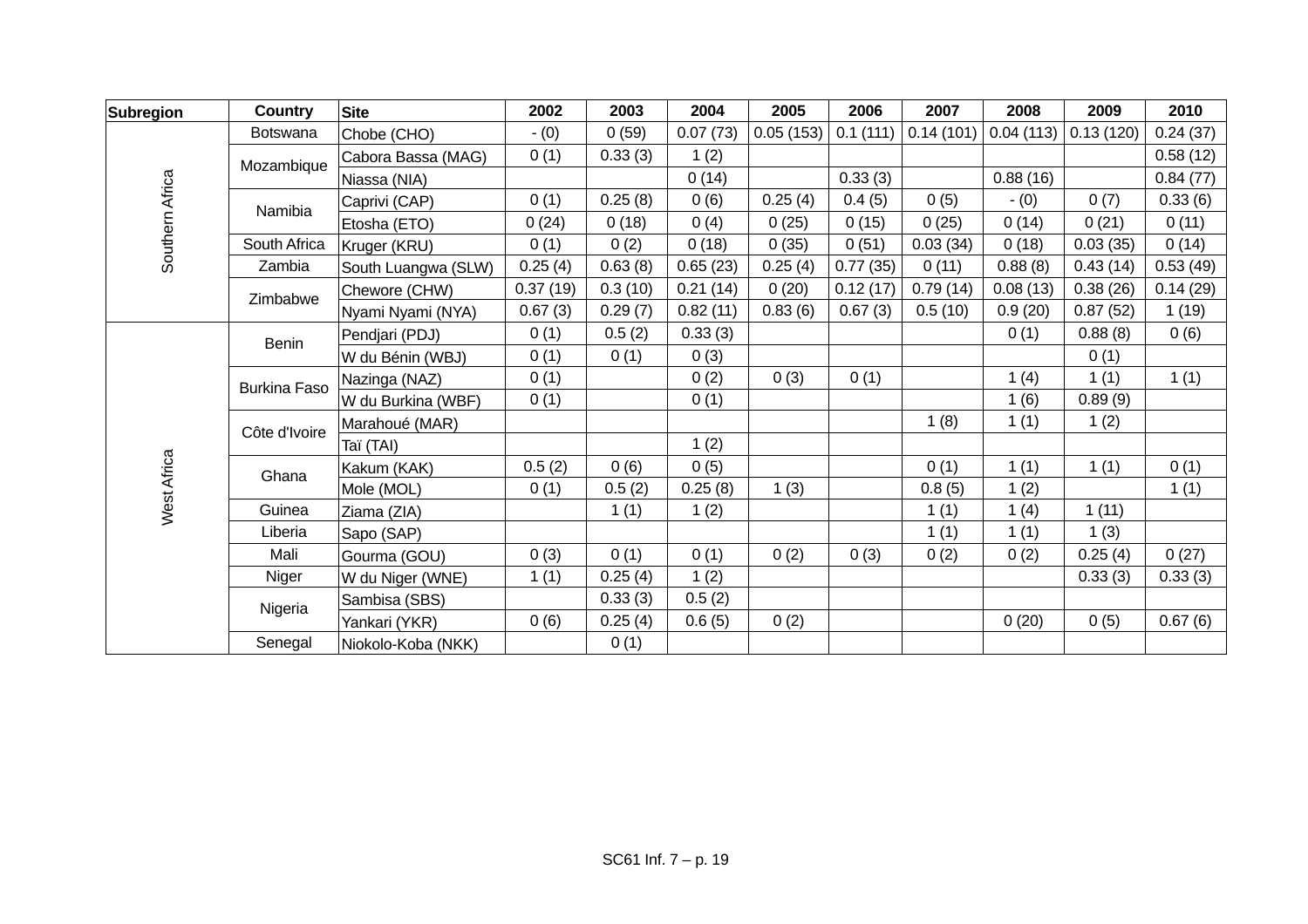| <b>Subregion</b> | <b>Country</b> | <b>Site</b>                 | 2002 | 2003 | 2004    | 2005     | 2006    | 2007     | 2008     | 2009    | 2010 |
|------------------|----------------|-----------------------------|------|------|---------|----------|---------|----------|----------|---------|------|
|                  | Bangladesh     | Chunati (CHU)               |      |      |         | $- (0)$  | 0(1)    | 0(1)     | 0(1)     | 0(1)    |      |
|                  | <b>Bhutan</b>  | Samtse (SCH)                |      |      |         | $- (0)$  | $- (0)$ | $- (0)$  | $- (0)$  |         |      |
| South Asia       |                | Chirang-Ripu (CHR)          |      | 0(1) | 0(2)    |          |         | 0(1)     | 0(8)     | 0(5)    |      |
|                  |                | Deomali (DEO)               |      |      |         | $- (0)$  | 0(2)    |          |          |         |      |
|                  |                | Dihing Patkai (DHG)         |      |      | 0.5(2)  | 0(1)     | 0(1)    | 0(3)     | 0.2(5)   | 0(3)    |      |
|                  |                | Eastern Dooars (EDO)        |      | 0(4) | 0(12)   | 0.13(8)  | $- (0)$ | 0(15)    | 0.07(15) | 0(2)    |      |
|                  | India          | Garo Hills (GRO)            |      | 0(6) | 0.1(10) | 0(2)     | 0(4)    | 0.09(11) | 0.17(6)  | 0.38(8) |      |
|                  |                | Mayurbhanj (MBJ)            |      |      | 0(12)   | 0.12(17) | 0(1)    |          |          |         |      |
|                  |                | Mysore (MYS)                |      |      |         | 0.13(30) | 0.33(3) |          |          |         |      |
|                  |                | Shivalik (SVK)              |      |      |         | 0(2)     |         |          |          |         |      |
|                  |                | Wayanad (WYD)               |      |      | 0(2)    | 0.13(8)  | $- (0)$ |          |          |         |      |
|                  | Nepal          | Royal Suklaphanta (SUK)     |      |      | $- (0)$ | $- (0)$  | $- (0)$ | $- (0)$  | $- (0)$  | $- (0)$ |      |
|                  | Cambodia       | Mondulkiri (MKR)            |      |      |         |          | 0(1)    |          |          |         |      |
|                  | China          | Xishuangbanna (XBN)         |      |      |         | $- (0)$  | 0(1)    |          |          |         |      |
|                  | Indonesia      | Bukit Barisan Selatan (BBS) |      |      |         |          | $- (0)$ |          |          |         |      |
|                  |                | Way Kambas (WAY)            |      |      |         |          | 0(1)    |          |          |         |      |
|                  | Lao People's   |                             |      |      |         |          |         |          |          |         |      |
|                  | Democratic     | Nakai Nam Theun (NAK)       |      | 1(1) |         |          |         | 0(1)     |          |         |      |
|                  | Republic       |                             |      |      |         |          |         |          |          |         |      |
| South East Asia  | Malaysia       | Gua Musang (GMS)            |      |      |         | $- (0)$  | $- (0)$ | $- (0)$  | $- (0)$  | $- (0)$ |      |
|                  |                | Kluang (KLU)                |      |      |         |          |         | 0(1)     |          | 0.5(2)  |      |
|                  | Myanmar        | Alaungdaw Kathapa (ALW)     |      |      |         |          | 1(2)    |          |          | 1(1)    |      |
|                  |                | Shwe U Daung (SHW)          |      |      |         |          | 0(1)    |          |          | 0(1)    |      |
|                  | Thailand       | Kuibiri (KUI)               |      |      |         | $- (0)$  | $- (0)$ |          |          |         |      |
|                  |                | Salakphra (SKP)             |      |      |         | 0(1)     | $- (0)$ |          |          |         |      |
|                  | Viet Nam       | Cat Tien (CAT)              |      |      |         |          | $- (0)$ |          |          | (6)     |      |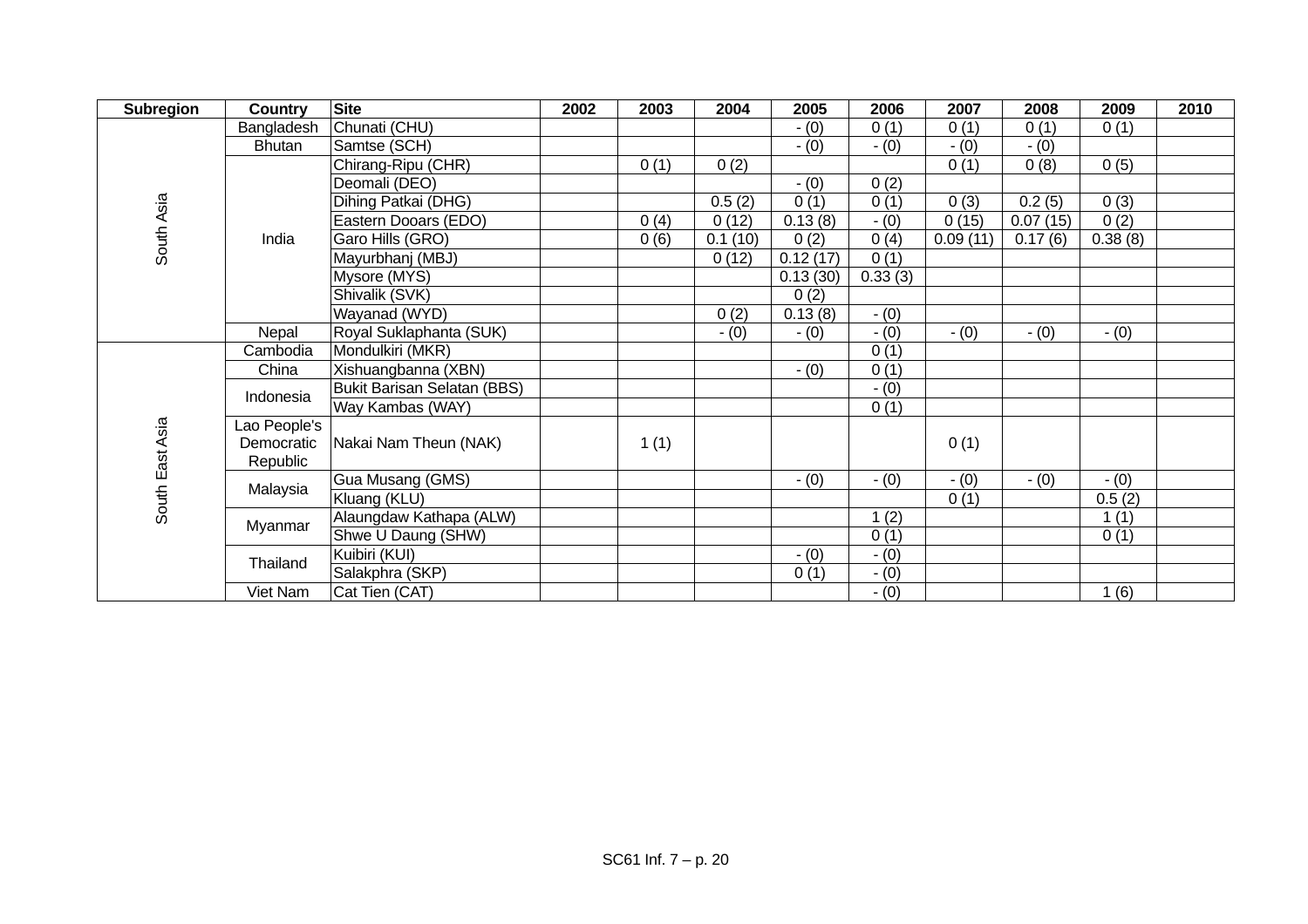# **Table A2. List of covariates explored in this study**

| Coverage      | Group              | <b>Name</b>      | <b>Description</b>                                                  | Time range    | <b>Source</b>                  |
|---------------|--------------------|------------------|---------------------------------------------------------------------|---------------|--------------------------------|
| Site          | Physical/political | logarea          | Log of site area                                                    | N/A           | <b>MIKE</b>                    |
| Site          | Physical/political | dist2border      | Distance from site centroid to nearest intl. border                 | N/A           | <b>MIKE</b>                    |
| <b>Site</b>   | Elephants          | est              | Elephant population estimate                                        | Latest avail. | <b>IUCN/SSC AAED</b>           |
| Site          | Elephants          | pf               | Probable fraction - precision of elephant population estimate       | Latest avail. | <b>IUCN/SSC AAED</b>           |
| Site          | Elephants          | dens             | Elephant population density                                         | Latest avail. | <b>IUCN/SSC AAED (derived)</b> |
| Site          | <b>Bioclimatic</b> | npp              | Net primary productivity                                            | N/A           | <b>UMD CIESIN</b>              |
| <b>Site</b>   | <b>Bioclimatic</b> | annrainfall      | Mean annual rainfall                                                | N/A           | WorldClim                      |
| <b>Site</b>   | <b>Bioclimatic</b> | rainfall_cv      | Rainfall seasonality (coefficient of variation of monthly rainfall) | N/A           | WorldClim                      |
| Site+buffer   | Human              | people           | Human population numbers                                            | 2006          | Landscan (ORNL)                |
| Site+buffer   | Human              | hm_ftprnt        | The Human Footprint (version 2)                                     | N/A           | <b>WCS/CIESIN</b>              |
| Site+buffer   | Land cover/use     | lc_het_margalef  | Margalef index of land use/ land cover type richness                | N/A           | GLCC (derived)                 |
| Site+buffer   | Land cover/use     | Ic het menhinick | Menhinick index of land use/ land cover type richness               | N/A           | GLCC (derived)                 |
| Site+buffer   | Land cover/use     | Ic_predom        | Predominant land cover type (factor)                                | N/A           | GLCC (derived)                 |
| Site+buffer   | Land cover/use     | crop_occurrence  | Proportion of land covered by crops                                 | N/A           | FAO (derived)                  |
| <b>Buffer</b> | Land cover/use     | major landuse    | Major land use in the buffer zone                                   | N/A           | FAO (derived)                  |
| Site+buffer   | Land cover/use     | land_degrad      | Land degradation (based on %change in NDVI over 1981-2003)          | 2003          | <b>FAO</b>                     |
| Site+buffer   | Land cover/use     | Istocksys_predom | Predominant livestock production system (factor)                    | N/A           | <b>FAO</b>                     |
| Site+buffer   | Land cover/use     | cattle_dens      | Cattle density                                                      | N/A           | <b>FAO</b>                     |
| Site+buffer   | Land cover/use     | smll_rumin       | Small ruminant (sheep and goat) density                             | N/A           | <b>FAO</b>                     |
| Site+buffer   | Land cover/use     | poul dens        | Poultry density                                                     | N/A           | <b>FAO</b>                     |
| Site+buffer   | Land cover/use     | Istock_dens      | Livestock density (mean of cattle_dens, smll_rumin, poul_dens)      | N/A           | FAO (derived)                  |
| Site+buffer   | Socio-economic     | Infant_mort      | Infant mortality                                                    | N/A           | <b>FAO</b>                     |
| Site+buffer   | Socio-economic     | stunting         | Prevalence of stunting (malnutrition) in children under 5           | N/A           | <b>FAO</b>                     |
| Site+buffer   | Socio-economic     | uw_kids          | Proportion of underweight children                                  | N/A           | <b>CIESIN</b>                  |
| Country       | Governance         | va est           | Voice and accountability                                            | 2002-2009     | World Bank - WGI               |
| Country       | Governance         | ge_est           | Government effectiveness                                            | 2002-2009     | World Bank - WGI               |
| Country       | Governance         | ps_est           | Political stability and absence of violence                         | 2002-2009     | World Bank - WGI               |
| Country       | Governance         | rl_est           | Rule of law                                                         | 2002-2009     | World Bank - WGI               |
| Country       | Governance         | rq_est           | Regulatory quality                                                  | 2002-2009     | World Bank - WGI               |
| Country       | Governance         | cc_est           | Control of corruption                                               | 2002-2009     | World Bank - WGI               |
| Country       | Governance         | cpi              | Corruption perceptions index                                        | 2002-2010     | Transparency International     |